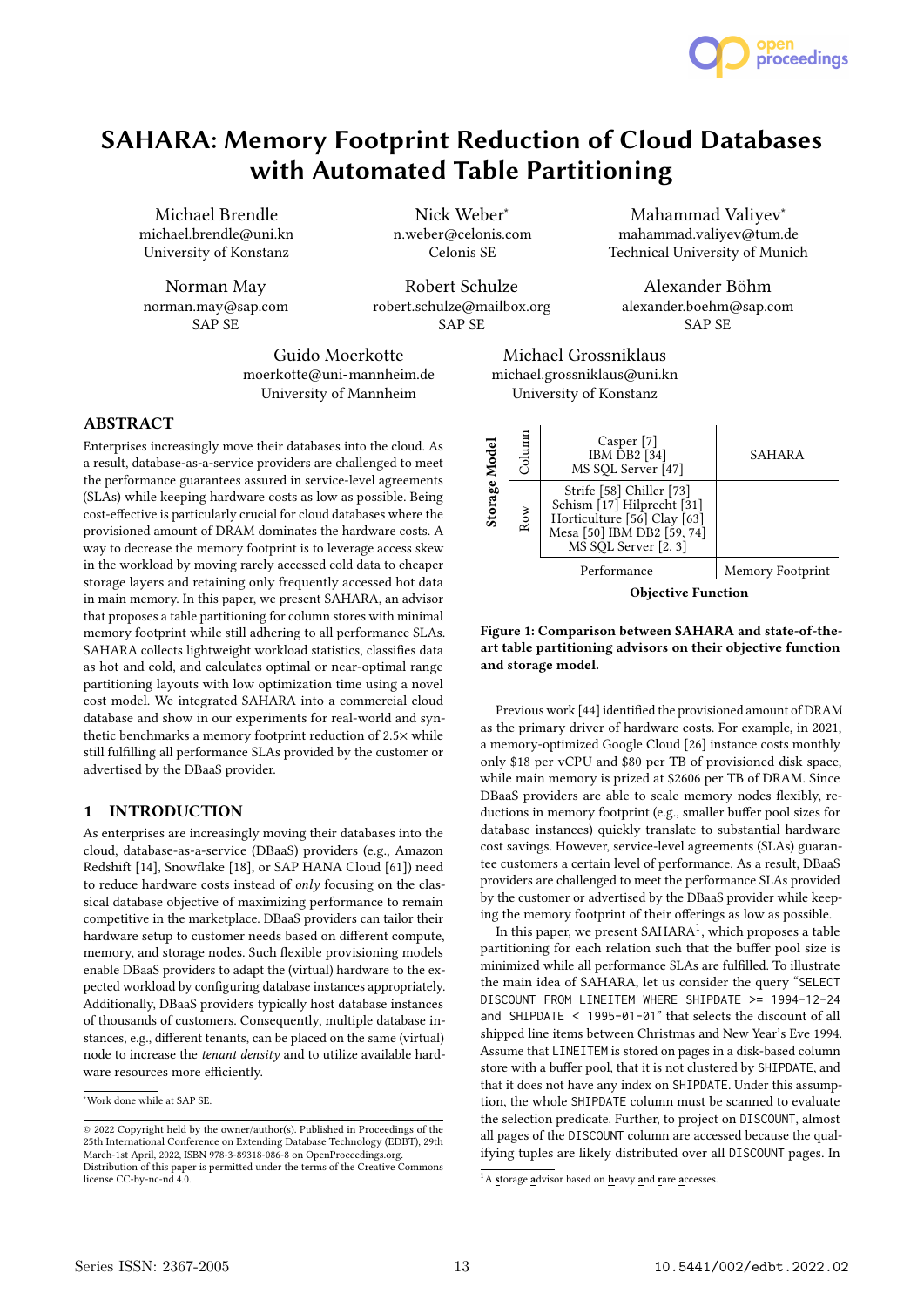

Figure 2: Example of page accesses to six attributes of **ORDERS** for a non-partitioned and a range-partitioned layout. After executing 200 queries of the JCC-H benchmark [10], the pages are classified as hot or cold according to the five-minute rule [27]. The range-partitioned layout proposed by SAHARA consists of fewer hot pages than the non-partitioned layout. The buffer pool size can then be reduced with SAHARA's layout by keeping only hot-classified pages in DRAM.

contrast, creating a range partitioning on SHIPDATE with partition boundary values 1994-12-24 and 1995-01-01 reduces the number of accessed pages and, therefore, the required buffer pool size. There are two reasons for this: First, due to partition pruning, only the SHIPDATE column of the single range partition [1994-12-24, 1995-01-01) must be scanned to evaluate the selection predicate. The SHIPDATE column of all other range partitions is not accessed. Second, because of the correlated storage of the DISCOUNT column with the SHIPDATE column that follows from the range partitioning, only DISCOUNT pages that refer to the range partition [1994-12-24, 1995-01-01) are accessed to project on DISCOUNT. All other range partitions are not accessed.

To show that SAHARA's idea also works for more complex workloads, we consider Fig. 2, illustrating two partitioning layouts for six attributes of ORDERS after executing 200 queries of the JCC-H benchmark [10]. The non-partitioned layout is shown on the left, while the right shows the range-partitioned layout proposed by SAHARA. Each column partition consists of multiple 4 KB pages (i.e., each horizontal line represents a single 4 KB page). To quantify the impact of SAHARA's layout on the buffer pool size, we count the number of physical page accesses of all operators by the workload. To draw a reasonable border between frequently (hot) and rarely (cold) accessed pages, we consider the five-minute-rule<sup>2</sup> to classify pages as hot or cold [27]. Hot pages are shown in red, whereas cold pages are white (no access) or blue (at least one access). We observe that the range-partitioned layout proposed by SAHARA consists of fewer hot pages than the non-partitioned layout. In particular, only a subset of O\_CUSTKEY (CK), O\_ORDERDATE (OD), and O\_ORDERKEY (OK) is frequently accessed in SAHARA's layout compared to the non-partitioned layout. Consequently, the buffer pool size can be reduced with SAHARA's layout by keeping only hot-classified pages in DRAM.

Fig. 1 shows that existing table partitioning advisors focuses on the classical database objective of maximizing performance. In particular, existing table partitioning advisors [17, 31, 50, 56, 58, 63] do the exact opposite of what SAHARA intends to achieve: To balance the load on partitions, they distribute accesses evenly across all partitions and, therefore, generate pages with mixed temperatures (hot and cold data). This pollutes the buffer pool

with cold data because all pages with hot data (including cold data) are required to be held in DRAM to maximize performance.

Besides a different objective function, Fig. 1 shows that stateof-the-art table partitioning advisors are mainly designed for row stores [2, 3, 17, 31, 50, 56, 58, 59, 63, 73, 74]. SAHARA instead is a table partitioning advisor designed for column stores and considers, in contrast to related work [47, 74], the impact of dictionary compression on the memory footprint of range partitioning layouts. This aspect is crucial since many column stores allow dictionary compression [1].

Furthermore, SAHARA collects physical data accesses and, therefore, is not sensitive to skew in the distribution of data accesses, unlike IBM DB2 [34, 59, 74] and Microsoft SQL Server [2, 3, 47] that rely on the optimizer's what-if API. Finally, SAHARA is a table partitioning advisor that handles all operators, contrary to Casper [7], which considers only selections.

Our contributions are summarized below:

- We formalize the problem of minimizing the memory footprint while fulfilling performance SLAs for range partitionings with optional dictionary compression (Sec. 3).
- We introduce SAHARA, a table partitioning advisor that collects lightweight workload statistics (Sec. 4) and calculates (near)-optimal range partitioning layouts with low optimization time (Sec. 5) for estimates of accesses as well as storage sizes (Sec. 6) using a novel cost model (Sec. 7).
- We integrated SAHARA prototypically into SAP HANA Cloud and analyze the memory footprint, hardware costs, precision of estimates, optimality, overhead, and optimization time for real-world and synthetic benchmarks (Sec. 8).

#### 2 OVERVIEW

We present a table partitioning advisor that optimizes each relation independently from other relations. Its objective is to decrease buffer pool pollution and reduce data accesses. We consider derived partitioning of multiple relations as future work. Our table partitioning advisor focuses on range partitioning because hash and round-robin partitioning distribute accesses evenly over all partitions and are thus unsuitable for memory footprint reduction [43]. For large (fact) tables, a multi-level partitioning setup might be preferred, such that hash partitioning can be used for scale-out as a first level and range partitioning for memory footprint reduction as a second level.

 $^2\!$  The five-minute-rule is a simple rule of thumb based on economic considerations comparing the cost-performance ratio of DRAM and secondary storage: "[d]ata referenced every five minutes should be memory resident" [27].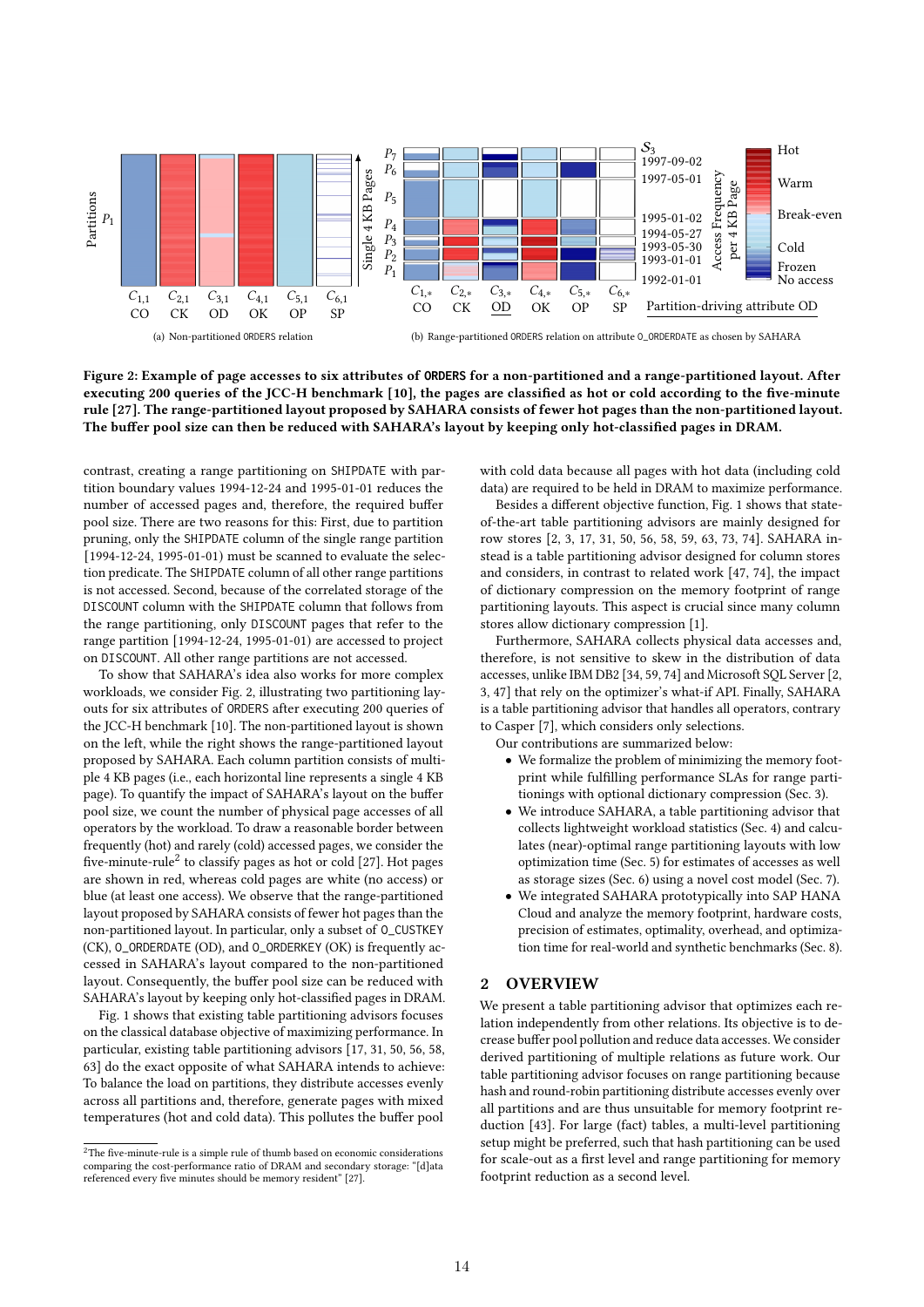

Figure 3: The system model of SAHARA consists of four building blocks: a statistics collector, an enumerator for partitioning layout candidates, an estimator for workload's data accesses and storage sizes, and a cost model for the memory footprint of partitioning layouts.

# 2.1 Problem Statement

For a given relation with *n* attributes, let attribute  $A_k$   $(1 \leq k \leq n)$ refer to the partition-driving attribute, e.g., O\_ORDERDATE (OD) in the range-partitioned ORDERS relation in Fig. 2. For each attribute  $A_k$ , there exists a set of potential range partitioning specifications  $\mathbb{S}_k.$  For example, Fig. 2 shows the range specification  $S_3 \in \mathbb{S}_3$  of the O\_ORDERDATE (OD) attribute. The problem we consider is to find a partition-driving attribute  $\mathcal{A}_k$  , a range partitioning specification  $\mathcal{S}_k \in \mathbb{S}_k$ , and a buffer pool size  $B \in \mathbb{N}$ such that the memory footprint  $M$  of a workload  $W$  is minimized (e.g., lower monetary memory costs), while the workload execution time  $\mathcal E$  for range partitioning specification  $\mathcal S_k$  and buffer pool size  $B$  does not violate a performance  $SLA$  (e.g., a maximum workload execution time provided by the customer or advertised by the DBaaS provider):

$$
\arg\min_{1\leq k\leq n, S_k\in\mathbb{S}_k, B\in\mathbb{N}} \qquad \mathcal{M}(S_k, W, B)
$$
  
\n
$$
\text{subject to} \qquad \mathcal{E}(S_k, W, B) \leq SLA.
$$

### 2.2 System Model

Fig. 3 shows the system model of SAHARA. We first collect data access statistics during workload execution for the current partitioning layout (Sec. 4). This could also be a non-partitioned layout if SAHARA was not applied before. We then enumerate partitioning layout candidates, where each partitioning layout candidate is identified by a partition-driving attribute  $A_k$  and a range partitioning specification  $\mathcal{S}_k \in \mathbb{S}_k$ . Sec. 5 presents exact and heuristic enumeration algorithms to determine a partitioning layout. Afterwards, in Sec. 6, the statistics collected on the current partitioning layout must be transformed into estimates of statistics for each partitioning layout candidate. The reason is that workload's data accesses differ for each partitioning layout candidate due to partition pruning. In addition, compression ratios can also differ due to the number of values replicated into the dictionaries of multiple partitions. Finally, our cost model calculates for each partitioning layout candidate the memory footprint M based on estimated accesses, storage sizes, a given SLA, and the hardware configuration (Sec. 7). A partitioning layout candidate with minimal memory footprint  $M$  is proposed. Besides, a buffer pool size  $B$  is calculated to fulfill the  $SLA$ . As shown in Fig. 3, we may also end up in the current partitioning layout.

#### 3 PROBLEM FORMALIZATION

We formalize the problem of Sec. 2.1 by defining range partitioning layouts for a relation in a column store.

Definition 3.1. Let R be a **relation** with *n* attributes  $A_1, ..., A_n$ . A range partitioning specification  $\mathcal{S}_k = \{v_{1_k}, ..., v_{p_k}\} \subseteq \Pi_{A_k}^D(R)$ with  $v_{1_k} < ... < v_{p_k}$  and  $v_{1_k} = \min(\Pi_{A_k}^D(R))$  is a subset of the domain of the **partition-driving attribute**  $A_k$  ( $1 \le k \le n$ ).

The main idea is that we record accesses on the domain of each attribute and classify value ranges as hot or cold. We then choose a partition-driving attribute  $A_k$  and propose a range partitioning specification  $\mathcal{S}_k$  from a set of range partitioning specifications  $\mathbb{S}_k$ . For example, the right side of Fig. 2 shows the proposed range partitioning specification  $S_3 = \{1992-01-01, \ldots,$ 1997-09-02} for partition-driving attribute O\_ORDERDATE (OD). Further, we call any other attribute  $A_i \neq A_k$  a **passive attribute**.

*Definition 3.2.* A **partitioning**  $\mathcal{P}(S_k) = \{P_1, \ldots, P_{p_k}\}$  of a relation  $R$  into  $p_k$  partitions is generated by

$$
P_j:=\left\{\begin{array}{ll} \sigma_{v_{j_k}\leq A_k
$$

The partitioning  $P(S_k)$  is generated by selecting only tuples of relation  $R$  for partition  $P_j$ , where the value of the partitiondriving attribute  $A_k$  is between two partition boundaries  $\boldsymbol{v}_{j_k}$  and  $v_{(j+1)_k}$  of  $S_k$ . For example, Fig. 2 shows the partitioning  $\mathcal{P}(S_3) =$  $\{P_1, ..., P_7\}$  generated from the range partitioning specification  $\mathcal{S}_3$ .

Definition 3.3. We associate with every tuple in relation  *a* unique global tuple identifier gid  $\in$  [1, |R|], and with every tuple in a partition  $P_i$  a unique **local tuple identifier** lid ∈  $[1,|P_j|].$  Given a partition  $P_j$  and a local tuple identifier  $1$  id, the global tuple identifier is retrieved by  $P_i$ [lid].GID.

We associate local and global tuple identifiers to identify the same tuple of different partitioning layouts.

Definition 3.4. An uncompressed column partition  $C_{i,j}^u$  of  $A_i$  (1  $\leq$  *i*  $\leq$  *n*) in  $P_j$  (1  $\leq$  *j*  $\leq$  *p<sub>k</sub>*) is a vector of length |*P<sub>j</sub>*| with

$$
C_{i,j}^u[\text{lid}] = P_j[\text{lid}].A_i, \qquad \text{for all } 1 \leq \text{lid} \leq |P_j|,
$$

where  $P_j$ [lid]. $A_i$  retrieves the value of attribute  $A_i$  in partition  $P_i$  for the tuple with the local tuple identifier lid.

An uncompressed column partition is a vector of all values of an attribute for a partition. The local tuple identifiers determine the placement of the values inside the vector. Almost all column stores allow for optional dictionary compression [1]. We thus introduce definitions for dictionaries and compressed columns.

Definition 3.5. Let  $\Pi_{A_i}^D(P_j) = \{v_{1_{i,j}} < \ldots < v_{d_{i,j}}\}$  denote the domain of an attribute  $A_i$  of partition  $P_j$ . The **dictionary** of attribute  $A_i$  of partition  $P_j$  is a bijection  $D_{i,j} = (\text{vid}_{i,j} : \Pi_{A_i}^D(P_j) \rightarrow$  $[1, d_{i,j}]$ ) with  $\text{vid}_{i,j}(v_{y_{i,j}}) = y_{i,j}$ .

The dictionary  $D_{i,j}$  of attribute  $A_i$  of partition  $P_j$  is a bijection  $\text{vid}_{i,j}$ , where  $\Pi_{A_i}^D(P_j)$  is the domain and  $[1, d_{i,j}]$  is the range of the function, such that the  $y$ -th value of the domain returns number *.* 

Definition 3.6. Adictionary-compressed column partition  $C_{i,j}^c$  of attribute  $A_i$  in partition  $P_j$  is a vector of numbers in  $[i, d_{i,j}]$ , such that

$$
C_{i,j}^c[1id] = \mathsf{vid}_{i,j}(C_{i,j}^u[1id]), \qquad \text{for all } 1 \leq 1 \text{id} \leq |P_j|.
$$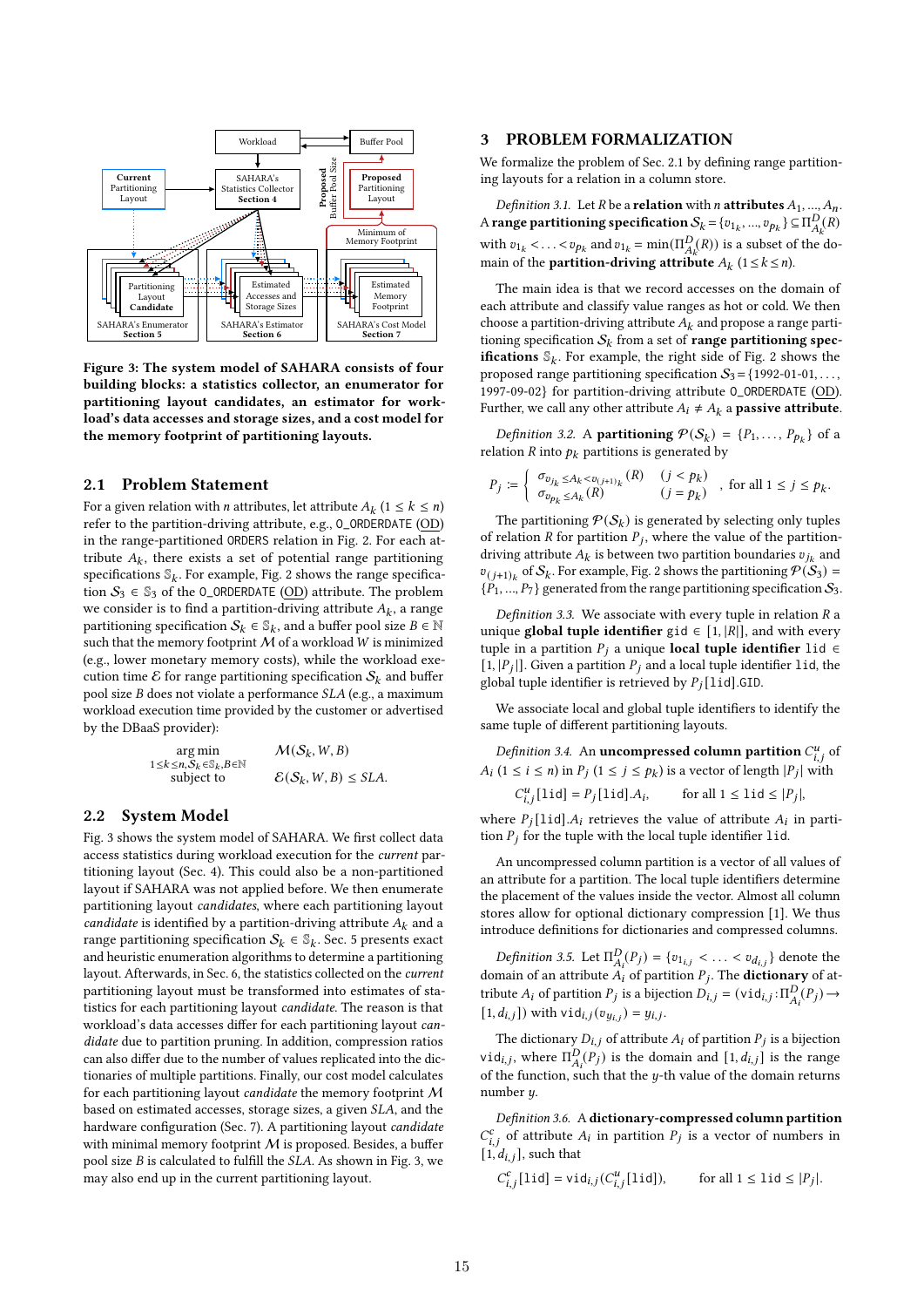The dictionary-compressed column partition  $C_{i,j}^c$  stores the numbers returned by the bijection vid<sub>i,j</sub> of the dictionary  $D_{i,j}$ for all values of attribute  $A_i$  for partition  $P_j$ .

Definition 3.7. We define a **column partition**  $C_{i,i}$  depending on the effectiveness of dictionary compression:

$$
C_{i,j} := \begin{cases} (C_{i,j}^c, D_{i,j}) & \text{if } ||C_{i,j}^c|| + ||D_{i,j}|| \leq ||C_{i,j}^u|| \\ C_{i,j}^u & \text{otherwise,} \end{cases}
$$

where  $|| \dots ||$  is the number of bytes to store a(n) (un-)compressed column partition or a dictionary. The storage size in bytes of  $C_{i,j}$ is then defined as  $||C_{i,j}|| = \min(||C_{i,j}^c|| + ||D_{i,j}||, ||C_{i,j}^u||).$ 

Fig. 2 shows all column partitions  $C_{1,1}, \ldots, C_{6,7}$  for ORDERS generated from the range partitioning specification  $S_3$ . Finally, we define the range partitioning layout as a set of all column partitions  $C_{i,j}$ .

Definition 3.8. A **partitioning layout**  $\mathcal{L}(R, A_k, \mathcal{S}_k)$  for a relation  $R$  and a range partitioning specification  $S_k$  with partitiondriving attribute  $A_k$  consists of the set of all column partitions  $C_{i,j}$ :

$$
\mathcal{L}(R, A_k, \mathcal{S}_k) := \{C_{i,j} \mid 1 \leq i \leq n, 1 \leq j \leq p_k\}.
$$

# 4 STATISTICS COLLECTION

We begin by describing our approach by explaining how workload statistics are collected for the current partitioning layout (cf. Fig. 3). On the one hand, we record domain (dictionary) accesses to enumerate range partitioning layout candidates in Sec. 5. On the other hand, we capture row (logical tuple identifiers) accesses to calculate the memory footprint of a partitioning layout in Sec. 7 based on estimated accesses and storage sizes (Sec. 6).

As we focus on reducing the memory footprint for a workload, the distribution of data accesses over time is crucial because it impacts the buffer pool eviction policy [23, 55]. For example, if a data item is accessed twice within a short period, it is likely cached in the buffer pool at the second access. Thus, we track accesses only within specified time windows so that the statistics are not dominated by many accesses occurring only during a short period. However, by increasing the length of a time window, it becomes more difficult to separate the access pattern of individual queries. Therefore, Sec. 7 shows how the length of a time window should be chosen.

Definition 4.1. Let  $Q$  be a set of queries (workloads),  $\Omega$  a set of time windows, and  $R$  a relation. A **workload trace**  $W$  is then defined as

 $W \subseteq \{ (\text{gid}, A_i, q, \omega) \mid 1 \leq \text{gid} \leq |R|, A_1 \leq A_i \leq A_n, q \in Q, \omega \in \Omega \},$ 

where each element in  $W$  denotes a single access to attribute  $A_i$ of the tuple with global tuple identifier gid by query  $q$  within time window  $\omega$ .

We record accesses block-wise to reduce the memory overhead of the statistics collection. This can lead to imprecise access frequencies if a block contains values with heavily skewed access patterns. As a result, smaller block sizes lead to more precise access frequencies. We previously analyzed the impact of the block size on the precision of the access frequency of values and showed how workload statistics are collected space and timeefficiently [12]. In our experiments in Sec. 8, we set the block size such that 1% additional memory is spent on statistics compared to the data set size.

Definition 4.2 (Row block counter). We define a row block access for an attribute  $A_i$ , a partition  $P_j$ , a local block number z, and a time window  $\omega$  as

$$
x_{\text{block}}(A_i, P_j, z, \omega) := \begin{cases} 1 & \exists \text{ grid}, q, \text{lid} : (\text{gid}, i, q, \omega) \in W \\ \land & \text{lid} \in [1, |P_j|] \land P_j[l].\text{GID} = \text{gid} \\ \land & \text{lid/RBS}_{i,j} = z \\ 0 & \text{otherwise}, \end{cases}
$$

where the **row block size**  $RBS_{i,j}$  is the number of local tuple identifiers that are grouped for counting accesses.

A row block access is recorded if  $W$  contains at least one element that accesses the attribute  $A_i$  of the tuple by query  $q$  within time window  $\omega$ , such that the lid of partition  $P_i$  corresponds to the gid of the tuple and falls into the local block number  $z$ .

To define domain block accesses, we assume a Boolean function eval $(i, v, q)$  that evaluates a value v for a conjunction of predicates in query  $q$ 's WHERE clause on  $A_i$ .

Definition 4.3 (Domain block counter). Let  $\Pi_{A_i}^D(R) = \{v_{1_i}$ .. <  $v_{u_i}$  < .. <  $v_{d_{i,j}}$ } denote the domain of an attribute  $A_i$ . We define a **domain block access** for an attribute  $A_i$ , a domain block number  $y$ , and a time window  $\omega$  as

$$
v_{\text{block}}(A_i, y, \omega) := \begin{cases} 1 & \exists \text{ grid}, q, v_{u_i} : (\text{gid}, i, q, \omega) \in W \\ \wedge \text{eval}(i, v_{u_i}, q) \wedge R[\text{gid}].A_i = v_{u_i} \\ \wedge \lfloor u_i / \text{DBS}_i \rfloor = y \\ 0 & \text{otherwise,} \end{cases}
$$

where the **domain block size**  $DBS_i$  is the number of consecutive values in the domain constituting a block.

A domain block is accessed if there is at least one query in the workload trace that satisfies the predicate during the given time window and is part of the specified domain block.

Example. Fig. 4 presents the statistics collected for the execution of JCC-H Query 3 [10] during one time window. Row blocks of each accessed attribute are shown on the top left, whereas domain blocks are at the bottom left. The query execution plan is illustrated on the right. We show the first access to each attribute because we only record whether or not a block was accessed during a time window. Blocks accessed by an operator are highlighted using a unique color and number  $\circledR$  to identify the query execution plan operator that caused that access. The selection operators  $\mathbf 0$  and  $\mathbf 2$  touch all row blocks of <code>C\_MKTSEGMENT</code> and O\_ORDERDATE, but the respective domain blocks only record if domain values satisfied the WHERE clause (Def. 4.3). Therefore, range-partitioning ORDERS on O\_ORDERDATE (OD) with [1993-05- 29, 1998-08-03) would create a column partition that is never accessed. In particular, ORDERS has 15 million tuples which are all fetched without partitioning, given the range partitioning specification  $S = \{1992-01-01, 1993-05-29\}$ , we would fetch 3,204,724 tuples. The subsequent hash join <sup>3</sup> touches all row and domain blocks on the build (CUSTOMER) and the probe side (ORDERS). However, only a subset of the rows is accessed, e.g., the customer with C\_CUSTKEY (CK) '5004' was filtered out by  $\bullet$ . Hence, the buffer pool is polluted with cold data since all pages but not all rows are read. Next, an index nested loop join 4 touches all row blocks in ORDERS, but only ≈75% of the row blocks in LINEITEM. For example, the order with L\_ORDERKEY (OK) '43' comprises 3 million items, which spans multiple blocks, but was already filtered out by <sup>2</sup>. The following selection <sup>5</sup> filters all L\_SHIPDATE (SD) values smaller than 1993-05-30. Values larger than 1993-09-26 are not read since the L\_SHIPDATE (SD) of an item is not 121 days after its O\_ORDERDATE (OD), and orders with an O\_ORDERDATE (OD) larger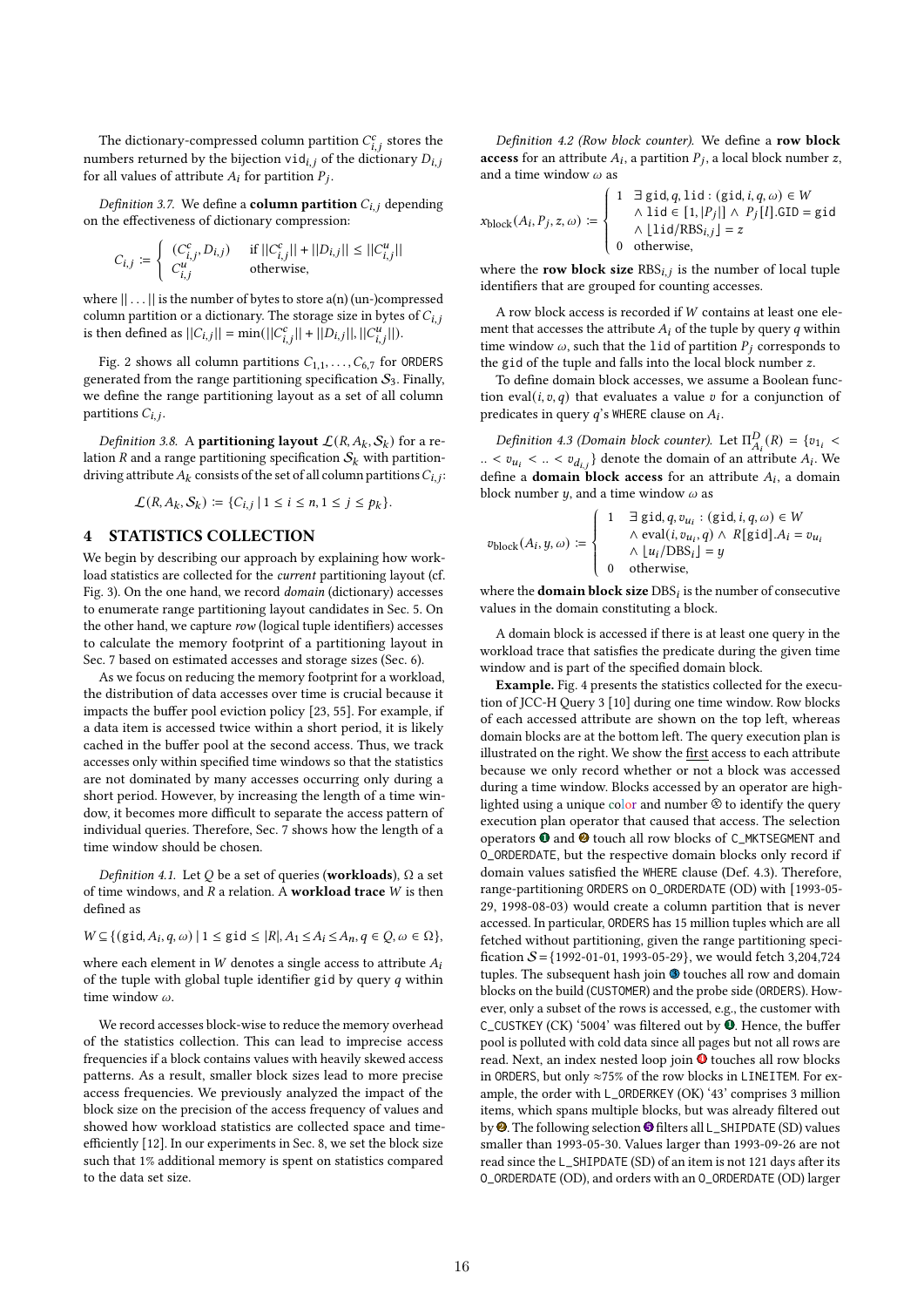

Figure 4: Collected statistics on row and domain blocks for the execution of JCC-H Query 3 during one time window.

than 1993-05-28 were filtered out by  $\bullet$ . While such constraints are only known to domain experts [11] and cannot be extracted from query execution plans, domain block counters can provide this insight. The memory footprint can be reduced by creating a range partition with [1993-05-30, 1993-09-27) on L\_SHIPDATE (SD), i.e., 75% of LINEITEM pages are fetched without partitioning, while a partitioning layout based on the range partitioning specification  $S = \{1992-01-01, 1993-05-30, 1993-09-27\}$  would access only 5% of the pages. While the following group-by operator  $\bullet$ does not create new accesses, the sorting operator  $\Phi$  additionally accesses L\_DISCOUNT (DC) and L\_EXTENDEDPRICE (EP). Finally, the projection  $\odot$  accesses only ten blocks of L\_SHIPPRIORITY (SP) since it is a top-k query.

## 5 DETERMINING PARTITIONING LAYOUTS

We now explain how we determine a partitioning layout based on the collected statistics (Sec. 4). Since any attribute  $A_k$  may be the partition-driving attribute, we compute a partitioning layout for each possible  $A_k$ . Afterwards, we propose the layout that minimizes the memory footprint most while not violating the customer's SLA. We identify an optimal range partitioning for  $A_k$  in Sec. 5.1 and present a heuristic in Sec. 5.2 to lower the optimization time.

## 5.1 Optimal Range Partitioning Layout

Alg. 1 finds an optimal range partitioning specification for a partition-driving attribute  $A_k$  using dynamic programming (DP). The idea is to calculate the optimal range partitioning for  $d$  $(1 \le d \le d_k)$  distinct values of the domain of  $A_k$   $(d_k$  is the number of distinct values of  $A_k$ ) by using a previously calculated optimal range partitioning with  $d-1$  or less distinct values. We then find the optimal range partitioning for  $A_k$  iteratively. Alg. 1 uses two two-dimensional arrays cost and split. Array cost (resp. split) stores at position [d][s] the optimal memory footprint  $M$  (resp. partition border) for a range partitioning with  $d$ distinct values and the s-smallest value  $v_{s_k} \in \Pi_{A_k}^D(R)$  as the lower bound of the range partition.

The first for loop (Lines 2 to 10) iterates over the number of distinct values  $d$ , while the second for loop (Lines 3 to 10) iterates over all possible start positions  $s$ . For each combination of  $d$ and  $s$ , we initialize the cost array at position  $[d][s]$  with the memory footprint  $M$  for a single range partition for the value range  $[v_{s_k}, v_{(s+d)_k})$  (or  $[v_{s_k}, \infty)$  for the last range) with  $A_k$  as a partition-driving attribute (Lines 4 and 5). Sec. 6 and 7 explain how the memory footprint for this single range partition is estimated and calculated. The split array is initialized with  $\infty$  to



indicate that there is no partition border (Line 6). Afterwards, we check if it is more beneficial to have a partition border at  $v_{(s+h)_k}$  $(1 \leq b < d)$  and update cost and split accordingly (Lines 7 to 10). For this, we combine the previously calculated optimal range partitioning for *b* distinct values starting at  $v_{s_k}$  with the previously calculated optimal range partitioning for  $d - b$  distinct values starting at  $v_{(s+b)_k}$ . Finally, we build and return the optimal range partitioning specification with its memory footprint  $M$  (Lines 11 to 13). Lines 14 to 18 show the recursive build of the specification based on the split array. The complexity of Alg. 1 is  $O(d_k^3)$  due to the three for loops over the distinct values  $d_k$  of attribute  $A_k.$ 

Correctness. We now prove that Alg. 1 finds the range partitioning specification for a partition-driving attribute  $A_k$  with the minimal memory footprint M.

Theorem 5.1. Alg. 1 finds an optimal range partitioning specification for a partition-driving attribute  $A_k$  according to M.

PROOF. We prove the correctness of Alg. 1 by induction over the number of distinct values *d* for value ranges  $[v_{s_k}, v_{(s+d)_k}]$ . Base case  $(d=1)$ : The only possible range partitioning specification for the value range  $[v_{s_k}, v_{(s+1)_k})$  of any starting value  $v_{s_k} \in \Pi_{A_k}^D(R)$  is a single range partition. Alg. 1 is correct since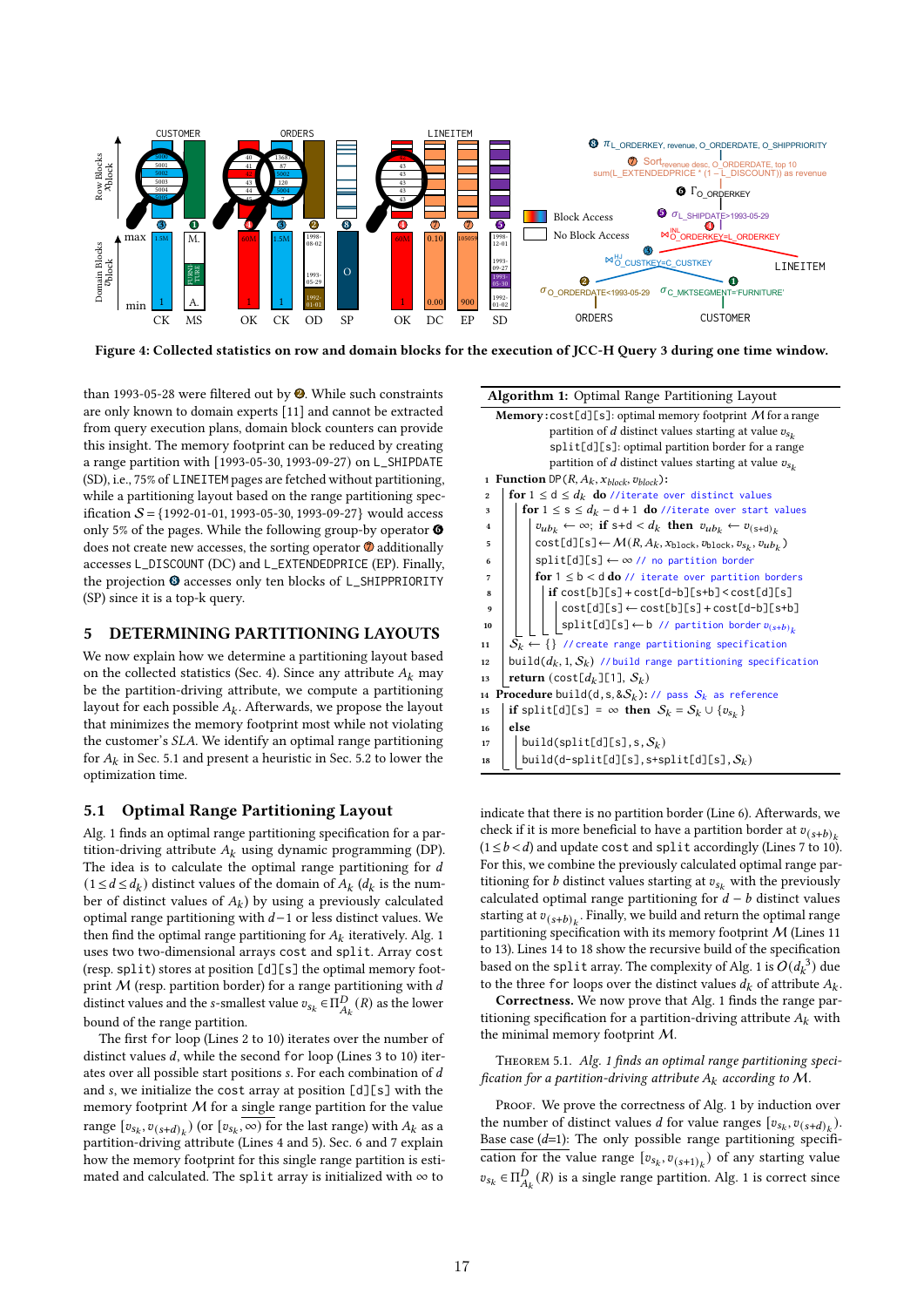

Figure 5: Example of the optimized version of Alg. 1 with **L\_SHIPDATE** as a partition-driving attribute.

cost[1][s] is initialized with the memory footprint of the single range partition on the range  $[v_{s_k}, v_{(s+1)_k})$  (Line 5), split[1][s] with the partition border  $\infty$  (Line 6), and both are not updated in Lines 7 to 10 since the condition of the for loop is not satisfied for any  $b$  if  $d=1$ .

Induction step  $(d-1 \rightarrow d)$ : We now prove that Alg. 1 finds the optimal range partitioning specification for the value range  $[v_{s_k},$  $v_{(s+d)_k}$ ) of any starting value  $v_{s_k} \in \Pi_{A_k}^D(R)$  with  $d$  distinct values. We assume the induction hypothesis that Alg. 1 finds the optimal range partitioning specification for a value range with less than  $d$  distinct values. First, we have to show that Alg. 1 considers that the optimal range partitioning specification can be a single range partition on the value range  $[v_{s_k}, v_{(s+d)_k}]$ . This is considered by the initialization of cost[d][s] and split[d][s] (Lines 5 and 6). Second, we have to show that Alg. 1 considers that the optimal range partitioning specification can be a combination of optimal range partitioning specifications for the value ranges  $[v_{s_k}, v_{(s+b)_k})$  and  $[v_{(s+b)_k}, v_{(s+d)_k})$  with a partition border at  $v_{(s+b)_k}$   $(1 \leq b < d)$ . This is considered since Alg. 1 iterates over all partition borders  $v_{(s+b)_k}$  and updates cost[d][s] and split[d][s] if the sum of the memory footprint for the optimal range partitioning specifications on the value ranges  $[v_{s_k}, v_{(s+b)_k})$  and  $[v_{(s+b)_k}, v_{(s+d)_k})$  is smaller than  $cost[d][s]$  (Lines 7 to 10). By the induction hypothesis, the memory footprint of the optimal range partitioning specification for both value ranges can be fetched from cost[b][s] and cost[d-b][s+b] since *b* and  $d-b$  are smaller than *d*. Hence, Alg. 1 is correct. Alg. 1 is correct.

Optimization. We further optimize the runtime of Algorithm 1 by iterating only over domain blocks (instead of all distinct values) and considering only partition borders between two domain blocks if at least one time window is accessed differently. We still find an optimal range partitioning for uncompressed column partitions by applying both pruning strategies. In contrast, with dictionary compression, we may not find the optimal range partitioning if pruning is applied. If some values occur only in a single column partition, the storage size decreases because a dictionary-compressed column partition may require fewer bits to store the vid (since only a subset of the active domain of the attribute is present in this column partition), if additional compression techniques such as bit-packing [60, 71] are applied. We argue that the performance benefit is superior to the pruning of the search space. However, Alg. 1 considers all values and finds the optimal partitioning.

Example. Fig. 5 presents how the optimized version of Alg. 1 finds the optimal range partitioning for LINEITEM with L\_SHIP-DATE as a partition-driving attribute for JCC-H Query 3. The domain block counters for L\_SHIPDATE (SD) in Fig. 4 show only three potential lower bound values of a range partition: 1992-01- 02, 1993-05-30, and 1993-09-27. Thus, Fig. 5 shows the iteration over  $d$  (1  $\leq$  d  $\leq$  3) horizontally (Lines 2 to 10) and the iteration over the potential lower bound values  $v_{s_{k}}$  (Lines 3 to 10) vertically. For each combination of  $d$  and  $s$ , we show the initialize step (Lines  $4$ to 6) of the cost and split array at position [d][s] for a single range partition for the value range  $[v_{s_k}, v_{(s+d)_k}]$  (or  $[v_{s_k}, \infty)$  for the last range). We also denote each step of the iteration over the partition borders at  $v_{(s+b)_k}$  (1 ≤ *b* < *d*) (Lines 7 to 10). The recursive build of the optimal range partitioning specification from the split array is highlighted in bold.

#### 5.2 Heuristic Approach MaxMinDiff

Since Alg. 1 finds an optimal partitioning but has cubic complexity, we now present a heuristic to lower optimization time. The idea is to leverage the partition-driving attribute domain block counters and cluster values with almost identical accesses. On the one hand, we group consecutive domain blocks that were all accessed during the same time window to merge hot data into a single partition. On the other hand, we split domain blocks that were not all accessed during the same time window into partitions to separate hot and cold data. While this might generate a partition for each domain block, we introduce a heuristic that clusters consecutive domain blocks such that MaxMinDiff, i.e., the number of time windows with accesses to a non-empty and strict subset of the domain blocks, is smaller or equal than a tuning parameter  $\Delta \in \mathbb{N}$ .

Fig. 6 illustrates the calculation of  $MaxMinDiff$  for two boundaries l and r, based on domain block counters (y-axis) of column ORDERS.O\_ORDERDATE for 200 JCC-H queries during 89 time windows (x-axis). We highlight domain block accesses in red if, for a given time window  $\omega \in \Omega$ , all domain blocks between 1 and r are accessed (22 time windows). Such domain blocks will be grouped into a single partition. In contrast, we highlight domain block accesses in blue if, for a given time window, only a non-empty and strict subset of the domain blocks between l and r is accessed (16 time windows). Therefore, in this example, MaxMinDiff is 16.

Alg. 2 describes the heuristic for finding a near-optimal range partitioning for a partition-driving attribute  $A_k.$  Given domain block boundaries l and r, we search for the domain block that was accessed during most time windows, and place it into the current range partition, i.e., the boundaries  $\widehat{I}$  and  $\widehat{r}$  (Lines 2 to 6).



Figure 6: The calculation of MaxMinDiff based on domain block counters of **O\_ORDERDATE** after 200 JCC-H queries.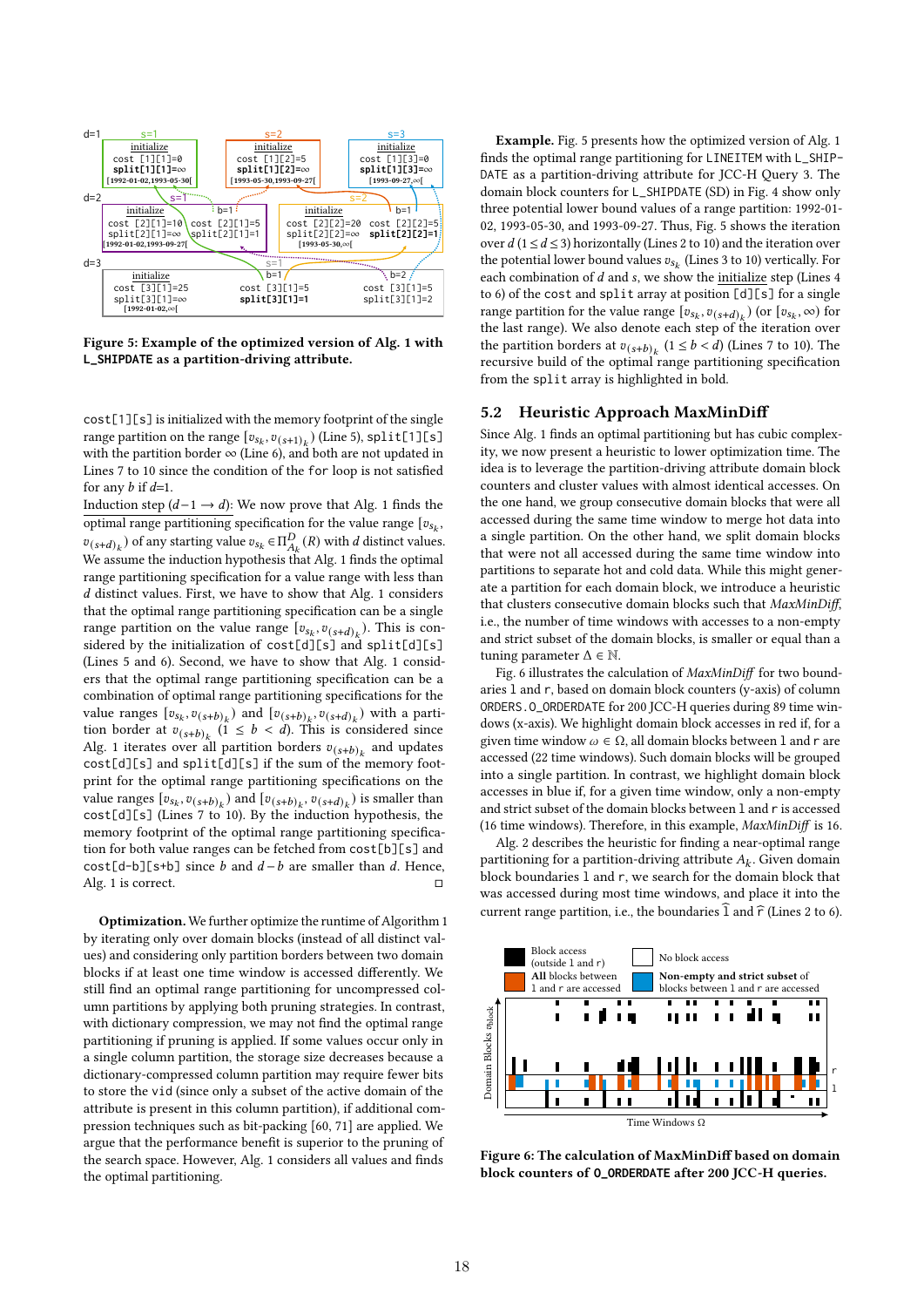#### Algorithm 2: Heuristic Approach MaxMinDiff

```
1 Function Heuristic(R, A_k, v_{block}, 1, r, \Delta):
 2 \mid hot \leftarrow 1; f \leftarrow 03 for 1 \le y < r do // search for hottest domain block<br>4 \left| \begin{array}{c} \hat{f} \in \{0\} \\ \hat{f} \in \{0\} \end{array} \right| for \omega \in \Omega do \hat{f} \in \hat{f} + Theod (Au, u, \omega)\widehat{f} \leftarrow 0; for \omega \in \Omega do \widehat{f} \leftarrow \widehat{f} + v_{\text{block}}(A_k, y, \omega)\mathfrak{s} if \widehat{f} > f then hot \leftarrow u6 \hat{1} ← hot; \hat{r} ← hot + 1 // initialize range partition
 7 while 1 < \hat{1} \vee r > \hat{r} do // extend range partition<br>8 \bigcup_{\Delta 1} \leftarrow \infty: \Delta_r \leftarrow \infty\Delta_1 \leftarrow \infty; \ \Delta_r \leftarrow \infty9 if 1 < \widehat{1} then \Delta_1 \leftarrow MaxMinDiff(R, A_k, v_{block}, \widehat{1} - 1, \widehat{r})10 if r > \hat{r} then \Delta_r \leftarrow MaxMinDiff(R, A_k, v_{block}, \hat{1}, \hat{r} + 1)<br>
11 if \Delta_1 > \Delta \wedge \Delta_r > \Delta then break
                   if \Delta_1 > \Delta \wedge \Delta_r > \Delta then break
12 \left\{\begin{matrix} \text{if } \Delta_1 \leq \Delta_r \text{ then } \widehat{1} \leftarrow \widehat{1} - 1 \text{ else } \widehat{r} \leftarrow \widehat{r} + 1 \\ \text{if } \Delta_k \leftarrow \{ \} \end{matrix}\right\} \right.\mathcal{S}_k^- \leftarrow \{\} // create range partitioning specification
14 if 1 < \hat{1} then S_k \leftarrow S_k \cup Heuristic(R, A_k, v_{block}, 1, \hat{1}, \Delta)
15 \Big\|\ \mathcal{S}_k \leftarrow \mathcal{S}_k \cup \{v_{(\widehat{1}\ \cdot \text{DBS}_k)_k}\} //partition border at pos \widehat{1}\ \cdot \text{DBS}_k16 if r > \hat{r} then S_k \leftarrow \hat{S_k} \cup Heuristic(R, A_k, v_{block}, \hat{r}, r, \Delta)<br>17 return S_kreturn S_k18 Function MaxMinDiff(R, k, v_{block}, l, r):
19 | Diff \leftarrow 020 for \omega \in \Omega do<br>
21 | max \leftarrow 0;
                   \max \leftarrow 0; \text{ min} \leftarrow 122 for 1 \leq y < r do
23 max ← maximum(max, v_{block}(k, y, \omega))<br>
\begin{cases} \n\min_{z \in \text{min} \in \text{min}(\mathfrak{m} | \mathfrak{m}, \mathfrak{m}_{block}(k, y, \omega)) \\ \n\min_{z \in \text{min}(\mathfrak{m} | \mathfrak{m}, \mathfrak{m}_{label}(k, y, \omega))} \n\end{cases}24 min ← minimum(min, v_{block}(k, y, \omega))<br>25 Diff ← max – min + Diff
                  25 Diff ← max − min + Diff
26 return Diff
```
Afterwards, we iteratively extend the current range partition to the left or right as long as MaxMinDiff of the current range partition is smaller or equal than  $\Delta$  (Lines 7 to 12). Lines 18 to 26 show the calculation of MaxMinDiff, as illustrated in Fig. 6. For each time window  $\omega \in \Omega$  (Lines 20 to 25), we loop over all domain block indexes  $u$  between 1 and  $r$  (Lines 22 to 24) and add a time window  $\omega$  to *MaxMinDiff* if at least one (Line 23) but not all domain blocks (Line 24) were accessed during  $\omega$ , i.e., only a non-empty and strict subset of the domain blocks was accessed within  $\omega$ . Next, the heuristic is called recursively on all domain block indexes smaller and on all domain block indexes larger than  $\widehat{\mathbf{I}}$  and  $\widehat{\mathbf{r}}$  (Lines 14 and 16). We also add the current lower bound value  $v_{(\tilde{1} \cdot DBS_k)_k}$  as partition border to the range partitioning specification  $S_k$  (Line 15). To obtain the index of the value in the domain of  $A_k$ , we multiply the domain block index  $\overline{1}$ by the domain block size  $\mathrm{DBS}_k$  of  $A_k$  (Definition 4.3). Finally, the range partitioning specification  $\mathcal{S}_k$  is returned (Line 17).

The heuristic leverages only domain block counters instead of using the cost function. Therefore, the proposed partitioning is only near-optimal, while the complexity is reduced to  $O(d_k^2)$ .

## 6 ACCESS AND STORAGE SIZE ESTIMATOR

We now describe how SAHARA estimates accesses and storage sizes of partitioning layout candidates based on collected statistics of the current partitioning layout (Sec. 4). We first describe the estimation of column partition accesses and then of storage sizes. These estimates are required in Alg. 1 (Line 5) to initialize single range partitions generated for a value range  $[v_{lb_k}, v_{ub_k})$ (or  $[v_{lb_k}, \infty)$  for the last range) with a memory footprint  $\mathcal M$  and to compute an optimal range partitioning specification from it recursively. The calculation of the memory footprint M of a single range partition is shown in Sec. 7.

# 6.1 Estimating Column Partition Accesses

We start by estimating an access  $\hat{x}^{\text{col}}$  during a time window  $\omega$  for the column partition of the partition-driving attribute  $A_k$  by leveraging its domain block counters  $v_{\text{block}}$  (Sec. 4). The estimate depends on whether the domain block counters record at least one access during  $\omega,$  which falls into the value range  $[v_{lb_k}, v_{ub_k})$ of the partition boundaries. If no access exists, we assume that the column partition will not be accessed, e.g., partition pruning is applied.

Definition 6.1. The estimate of a column partition access  $\widehat{x}^{\text{col}}$  for a time window  $\omega \in \Omega$  for a partition-driving attribute  $A_k$ with range partition specification boundaries  $v_{lb_k}, v_{ub_k} \in \mathcal{S}_k \ \cup$ {∞} is

$$
\widehat{x}^{\text{col}}(A_k, v_{lb_k}, v_{ub_k}, \omega) := \begin{cases} 1 & \exists y : v_{\text{block}}(A_k, y, \omega) = 1 \land \\ \lfloor lb_k / \text{DBS}_k \rfloor \le y < \lceil ub_k / \text{DBS}_k \rceil \\ 0 & \text{otherwise.} \end{cases}
$$

To estimate accesses to a column partition of a passive attribute  $A_i$ , i.e., an attribute different than the partition-driving attribute  $A_k$ , we need to consider how the range partition of the partition-driving attribute impacts accesses to the passive attribute, e.g., partition pruning [43] also influences accesses to passive attributes. We argue that three cases exist for estimating the column partition accesses  $\widehat{x}^{\text{col}}$  during a time window  $\omega$  to a passive attribute  $A_i$ .

CASE 1: The passive attribute was not accessed during  $\omega$ , i.e., all row block counters of  $A_i$  during  $\omega$  are zero. Thus, the column partition of  $A_i$  will not be accessed during  $\omega$ .

Case 2: The range partition of the partition-driving attribute influences accesses to the passive attribute. This is the case if the set of rows accessed in  $A_i$  during  $\omega$  is a subset of the rows accessed in  $A_k$  , i.e., for each local tuple identifier,  $A_i$  's row block counter is smaller or equal than  $A_k$ 's row block counter during  $\omega$ . We then use the already estimated access  $\hat{x}^{\text{col}}$  during  $\omega$  from  $A_k$  (Definition 6.1).

Case 3: Otherwise, the range partition of the partition-driving attribute does not influence accesses to the passive attribute during  $\omega$ . We assume that the column partition of  $A_i$  will be accessed during  $\omega$ .

Definition 6.2. We define an estimate of a column partition **access**  $\widehat{x}^{\text{col}}$  for a time window  $ω ∈ Ω$  for a passive attribute A based on a partition-driving attribute  $A_k \neq A_i$  with range partition specification boundaries  $v_{lb_k}, v_{ub_k} \in S_k \cup \{\infty\}$  as

$$
\widehat{x}^{\text{col}}(A_i, A_k, v_{lb_k}, v_{ub_k}, \omega) := \begin{cases}\n0 \quad \forall j, z : x_{\text{block}}(A_i, P_j, z, \omega) = 0 \\
\widehat{x}^{\text{col}}(A_k, v_{lb_k}, v_{ub_k}, \omega) \\
\forall j, \text{lid} : \\
x_{\text{block}}(A_i, P_j, \lfloor \text{lid/RBS}_{i,j} \rfloor, \omega) \\
\leq x_{\text{block}}(A_k, P_j, \lfloor \text{lid/RBS}_{k,j} \rfloor, \omega) \\
1 \quad \text{otherwise.} \n\end{cases}
$$

For example, based on the row block counters of O\_CUSTKEY (CK) and O\_ORDERDATE (OD) in Fig. 4, we observe that the rows accessed in CK are a subset of the rows accessed in OD. Further, all accesses to OD read domain values [1992-01-01, 1993-05-29). Consequently, the column partition of the passive attribute CK defined by the value range [1993-05-29, 1998-08-03) of OD will not be accessed.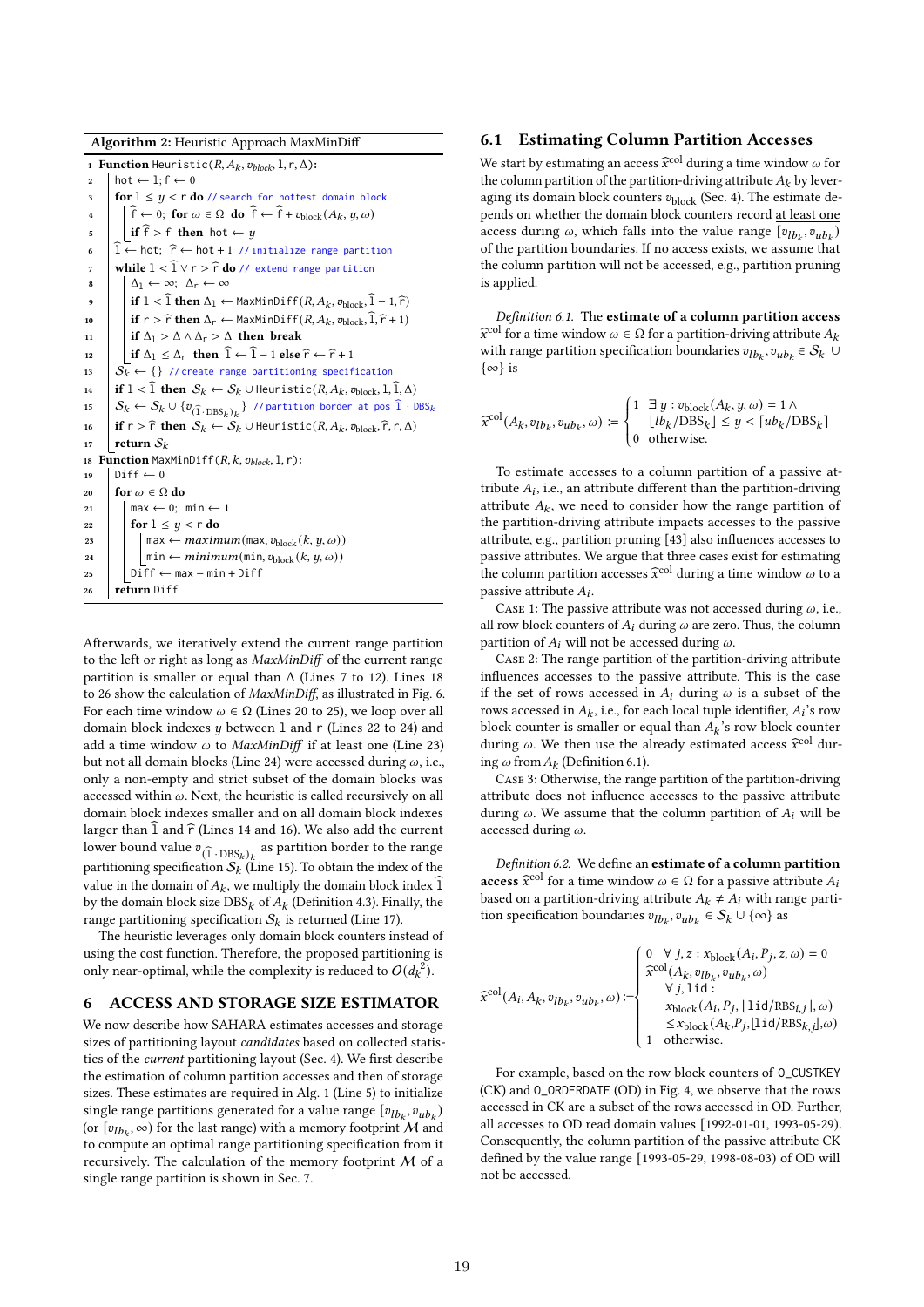#### 6.2 Estimating Column Partition Sizes

We now estimate a column partition's storage size, both for partition-driving and passive attributes. The estimate of the uncompressed column partition size depends on the estimated cardinality of the range partition and the attribute data type size in bytes.

Definition 6.3. We define an estimate of an uncompressed column partition size  $\widehat{||C^u||}$  in bytes for an attribute  $A_i$  based on a partition-driving attribute  ${\cal A}_k$  with range partition boundaries  $v_{lb_k}, v_{ub_k} \in S_k \cup {\infty}$  as

$$
\widetilde{\|C^u\|}(A_i, A_k, v_{lb_k}, v_{ub_k}) \coloneqq \text{CardEst}(A_k, v_{lb_k}, v_{ub_k}) \cdot ||v_i||,
$$

where CardEst $(A_k, v_{lb_k}, v_{ub_k}) \approx$  $\left| \sigma_{v_{lb_k} \leq A_k < v_{ub_k}}(R) \right|$  is a cardinality estimate provided by the database [16] and  $||v_i||$  is the average storage size of the data type of attribute  $A_i$ .

To estimate a compressed column partition's size, we first estimate the dictionary size, which is influenced by the number of values replicated within the dictionaries of different partitions. Hence, we multiply the estimated distinct count and the attribute data type size in bytes.

Definition 6.4. We define an estimated dictionary size  $||D||$ in bytes for an attribute  $A_i$  based on a partition-driving attribute  $A_k$  with range partition specification boundaries  $v_{lb_k}, v_{ub_k} \in \mathcal{S}_k$   $\cup$  $\{\infty\}$  as

$$
||D||(A_i, A_k, v_{lb_k}, v_{ub_k}) := \text{DvEst}(A_i, A_k, v_{lb_k}, v_{ub_k}) \cdot ||v_i||.
$$

where  $DvEst(A_i, A_k, v_{lb_k}, v_{ub_k}) \approx$  $\left| \Pi_{A_i}^D \right|$  $\left(\sigma_{v_{lb_k} \leq A_k < v_{ub_k}}(R)\right)$  is the estimated distinct count provided by the database [16].

The estimated dictionary-compressed column partition size depends on the number of bits needed to represent all vids of the attribute's domain within a column partition (assuming bit packing [60, 71]). We multiply this value by the estimated cardinality.

Definition 6.5. The estimate of a dictionary-compressed **column partition size**  $\widehat{||C^c||}$  in bytes for an attribute  $A_i$  based on a partition-driving attribute  $A_k$  with range partition specification boundaries  $v_{lb_k}, v_{ub_k} \in S_k \cup {\infty}$  is

$$
\widehat{\left|\left|C^c\right|\right|}(A_i, A_k, v_{lb_k}, v_{ub_k}) := \left|\frac{\left\lceil log_2(\textsf{DVEst}(A_i, A_k, v_{lb_k}, v_{ub_k}))\right\rceil}{8 \cdot \textsf{CardEst}(A_k, v_{lb_k}, v_{ub_k})^{-1}}\right|.
$$

# 7 COST MODEL

Based on the estimated accesses and storage sizes (Sec. 6), we can calculate the memory footprint  $M$  of a single range partition for the value range  $[v_{lb_k}, v_{ub_k})$ . Alg. 1 (Line 5) employs this memory footprint to propose a table partitioning recursively. Moreover, we calculate a buffer pool size  $B \in \mathbb{N}$  to fulfill a given performance SLA, i.e., the maximum workload execution time.

The idea is that column partitions that are frequently accessed (Def. 7.1) are classified as hot and configured to hold all data in DRAM. Column partitions that are rarely accessed are classified as cold, and data is loaded on-demand from disk upon each read. The buffer pool size is calculated by summing up the sizes of all column partitions classified as hot. To fulfill a given performance SLA, the classification depends on the hardware configuration, e.g., disk speed, as well as the number of accesses and the SLA itself. To classify column partitions as hot or cold, we consider the five-minute-rule as the cost break-even point

of storing data in DRAM versus performing disk I/O for every access [27]. As prices, capacities, and performance of these two storage tiers evolve at a different pace, we refer to the rule as a timeless  $\pi$ -second-rule:

$$
\pi \coloneqq \frac{\text{Disk Costs [$\$]} }{\text{Disk TOP [Page/s]}} / \text{ DRAM Costs [$\}/\text{Page}]. \tag{1}
$$

Accordingly, we classify a column partition as hot if it is accessed more often than every  $\pi$ -seconds. A misclassification of a hot column partition as cold induces many expensive disk IOPs, degrades performance, and potentially violates the SLA. In contrast, misclassification of a cold column partition as hot increases the DRAM consumption and thus the memory footprint.

Definition 7.1. Given an estimated column partition size  $\widehat{||C_{i,j}||}$ , an estimated access frequency  $\widehat{X}_{i,j}^{\mathrm{col}},$  a maximum workload execution time SLA, and  $\pi$ , the memory footprint of a column **partition**  $C_{i,j}$  in \$ that fulfills the *SLA* is

$$
\mathcal{M}(\widehat{||C_{i,j}||}, \widehat{X}_{i,j}^{\mathrm{col}}, SLA, \pi) := \left\{ \begin{array}{ll} \mathcal{M}_{\mathrm{hot}}(\widehat{||C_{i,j}||}) & \text{if } SLA/\widehat{X}_{i,j}^{\mathrm{col}} \leq \pi \\ \mathcal{M}_{\mathrm{cold}}(\widehat{||C_{i,j}||}, \widehat{X}_{i,j}^{\mathrm{col}}, SLA) & \text{else,} \end{array} \right.
$$

where the access frequency  $\widehat{X}_{i,j}^{\operatorname{col}}$  is the sum over all estimated accesses  $\widehat{x}^{\text{col}}$  (Sec. 6) of all time windows  $\omega \in \Omega$ .

According to the  $\pi$ -second-rule, a data item accessed twice within  $\pi$  seconds should be cached in the buffer pool at the second access. Hence, the time window length should not be set substantially smaller than  $\pi$ . Otherwise, statistics could be dominated by many accesses occurring only during a short period, cached in the buffer pool. In addition, the Nyquist–Shannon sampling theorem proves that a sample rate of  $\pi/2$  is sufficient to achieve precise statistics [64]. Therefore, we set the time window length to  $\pi/2$ .

We now specify the cost functions  $M_{\rm hot}$  and  $M_{\rm cold}$ . The memory footprint of a hot classified column partition is only affected by the estimated column partition size in bytes and the DRAM costs (in \$ per byte) because all data is held in DRAM.

Definition 7.2. Given an estimated column partition size  $\widehat{\left|C_{i,i}\right|}$ , the memory footprint of a hot column partition in \$ is

$$
\mathcal{M}_{\text{hot}}(\overline{||C_{i,j}||}) \coloneqq \text{DRAM Costs } [\$/B] \cdot \overline{||C_{i,j}||}.
$$

The memory footprint of a column partition classified as cold considers the estimated column partition size, the estimated number of accesses, the SLA, and the hardware configuration because data is fetched for every access.

*Definition 7.3.* Given an estimated column partition size  $\overline{||C_{i,j}||}$ in bytes, an estimated access frequency  $\widehat{X}_{i,j}^{\mathrm{col}},$  and a maximum workload execution time SLA in seconds, the memory footprint of a cold column partition in \$ is

$$
\mathcal{M}_{\text{cold}}(\widehat{||C_{i,j}||}, \widehat{X}_{i,j}^{\text{col}}, SLA) \coloneqq \frac{\widehat{X}_{i,j}^{\text{col}}}{SLA[s]} \cdot \left| \frac{\widehat{||C_{i,j}||}[B]}{s_p[B/Page]} \right| \cdot \frac{\text{Disk Costs [\$}]}{\text{Disk TOP}[\frac{Page}{s}]}
$$

where  $s_p$  is the size of a page in bytes.

We propose a buffer pool size based on the hot classified column partitions, such that the performance  $SLA$  is fulfilled.

Definition 7.4. Given a partitioning layout  $\mathcal{L}(R, A_k, \mathcal{S}_k)$ , a maximum workload execution time  $SLA$ , and  $\pi$ , we define the proposed **buffer pool size**  $B$  as

$$
B(S_k,SLA,\pi) := \sum\nolimits_{C_{i,j}\in\mathcal{L}(R,A_k,S_k)} 1\{SLA/\widehat{X}_{i,j}^{\text{col}} \leq \pi\} \cdot \widehat{||C_{i,j}||}.
$$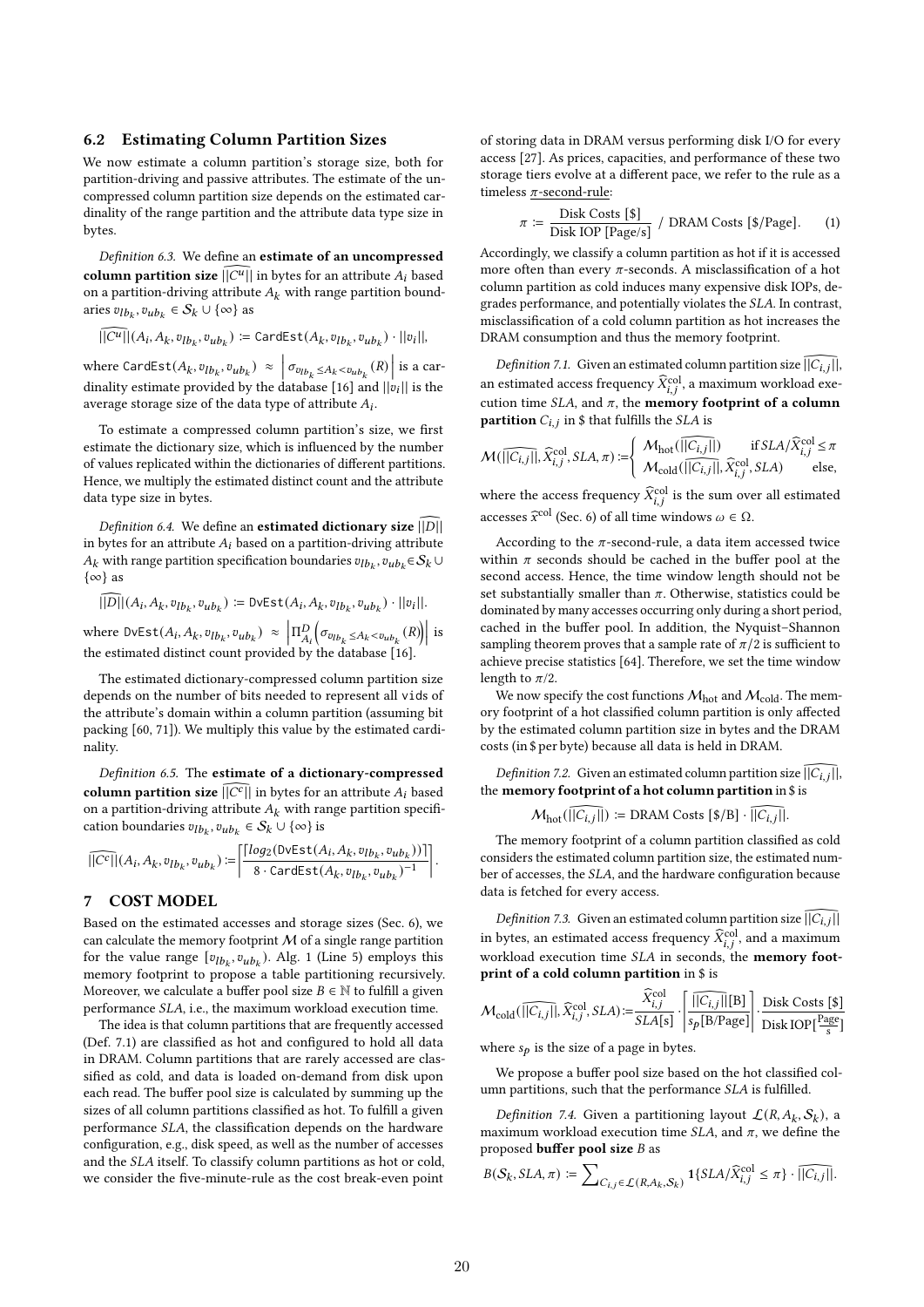

Figure 7: Comparison of end-to-end workload execution times (y-axis) for varying buffer pool sizes (x-axis) between SAHARA and partitioning layouts proposed by database experts, running the workloads JCC-H and JOB.

Further, two system-specific restrictions exist: A minimum partition cardinality and a page size. First, if the partition cardinality is below a certain threshold, the overhead of scheduling jobs and opening and closing partitions becomes too large, and we assign an infinite memory footprint to the range partition such that Alg. 1 proposes a partitioning, where the cardinality of each range partition is above the threshold. Second, the column partition size is at least the system's disk page size.

# 8 EXPERIMENTAL EVALUATION

We evaluate the memory footprint reduction achieved by SA-HARA (Sec. 8.1), hardware cost savings (Sec. 8.2), the precision of access and storage size estimations (Sec. 8.3), optimality of layouts (Sec. 8.4), and the overhead and optimization time (Sec. 8.5). We implemented SAHARA as a prototype in SAP HANA Cloud [46, 61], a fully automatic advisor that only depends on static hardware or software related properties. First, we discuss the experimental setup.

Hardware: Our test system is equipped with an Intel Xeon E7-8870 v4 CPU (4 sockets) and 1 TB DRAM. Secondary storage is provided by a RAID of 8 disks (HGST HUC101812CSS204 HDD) with 10k rpm and a SAS 12 Gbit/s interface.

Workloads: The JCC-H benchmark [10] (scale factor 10) is our first workload. It extends the TPC-H benchmark [69] with data and query skew. For example, special shopping events such as the Black Friday are reflected by corresponding spikes in the O\_ORDERDATE column of the ORDERS table. Our second workload is the Join Order Benchmark (JOB) [40]. JOB consists of 113 queries and uses real-world data from IMDb with data skew and correlations that aggravate estimation errors. We randomly sampled 200 queries for both JCC-H and JOB. Query and data skew, as well as data correlation, pose a challenging environment for SAHARA.

**Parameters:** We calculate  $\pi = 70$  by inserting the prices, capacities, and performance of our hardware into Equation 1. As a result, we set the time window length to  $\pi/2 = 35$ , such that we fulfill the Nyquist–Shannon sampling theorem (Sec. 7). Further, we set the minimum partition cardinality to 100, 000 based on the multi-threading and partitioning capabilities of SAP HANA Cloud. The page size varies between 4 KB and 16 MB, depending on the column partition data type [65]. Finally, logical tuple identifiers are grouped into blocks of 4 KB, and domain blocks are limited to at most 5000 per attribute, such that 1% additional memory is spent on data access counters compared to the data set size. Overall, the parameters are neither workload-specific nor need tuning by a database administrator.

Baseline and Database Experts: To demonstrate SAHARA's effectiveness, we compare SAHARA against combinations of partitioning layouts and buffer pool sizes. As a baseline, we include the non-partitioned layout. Since related approaches (Sec. 9) optimize performance and, therefore, differ in their objective function to SAHARA, we compare ourselves to carefully hand-optimized partitioning layouts for memory footprint reduction and hardware cost savings proposed by experts. For JCC-H, the layout referred to as DB Expert 1 represents the recommendation [22] of hash-partitioning the primary key columns of ORDERS and LINEITEM. The layout referred to as DB Expert 2 represents the recommendation [15] of range-partitioning the columns O\_ORDERDATE and L\_SHIPDATE. To the best of our knowledge, no related work on partitioning the tables of JOB exists. As JOB executes many joins between the foreign key column movie\_id and the primary key column id of table TITLE, DB Expert 1 might partition on these columns. The layout referred to as DB Expert 2 creates range partitions on columns with selective filter predicates, e.g., on TITLE.PRODUCTION\_YEAR. The layouts from SAHARA and all database experts are published on https://github.com/SAHARAEngineer/SAHARA.

For both JCC-H and JOB, we compare SAHARA against three strategies to configure the buffer pool size. The strategy referred to as ALL in Memory denotes the baseline where the buffer pool size is set to the accumulated storage size of all partitions. This yields the best performance but results in a high memory footprint. The strategy referred to as WS in Memory is a database expert, who profiled the workload accesses and set the buffer pool size to the working set (WS) size, i.e., all accessed data fits into the buffer pool. The strategy referred to as MIN in Memory (SLA) represents a database expert, who sets the buffer pool size to the smallest value such that the  $SLA$  is still fulfilled.

# 8.1 Exp. 1: Memory Footprint Reduction

The first experiment analyzes the effect of the partitioning layouts on the minimal required buffer pool size, i.e., the smallest memory footprint to fulfill a performance SLA provided by a customer. As SLA, we choose a maximum workload execution time 4× slower than the in-memory workload execution time  $\mathcal E$  on a nonpartitioned layout. For other SLAs, we observed similar behavior.

Fig. 7(a) shows on the y-axis the relative end-to-end workload execution time for the previously explained partitioning layouts of JCC-H. The x-axis represents the buffer pool size. The storage sizes differ for all layouts since the partitioning specification impacts dictionary compression and additional compression techniques such as bit-packing. For instance, hash partitioning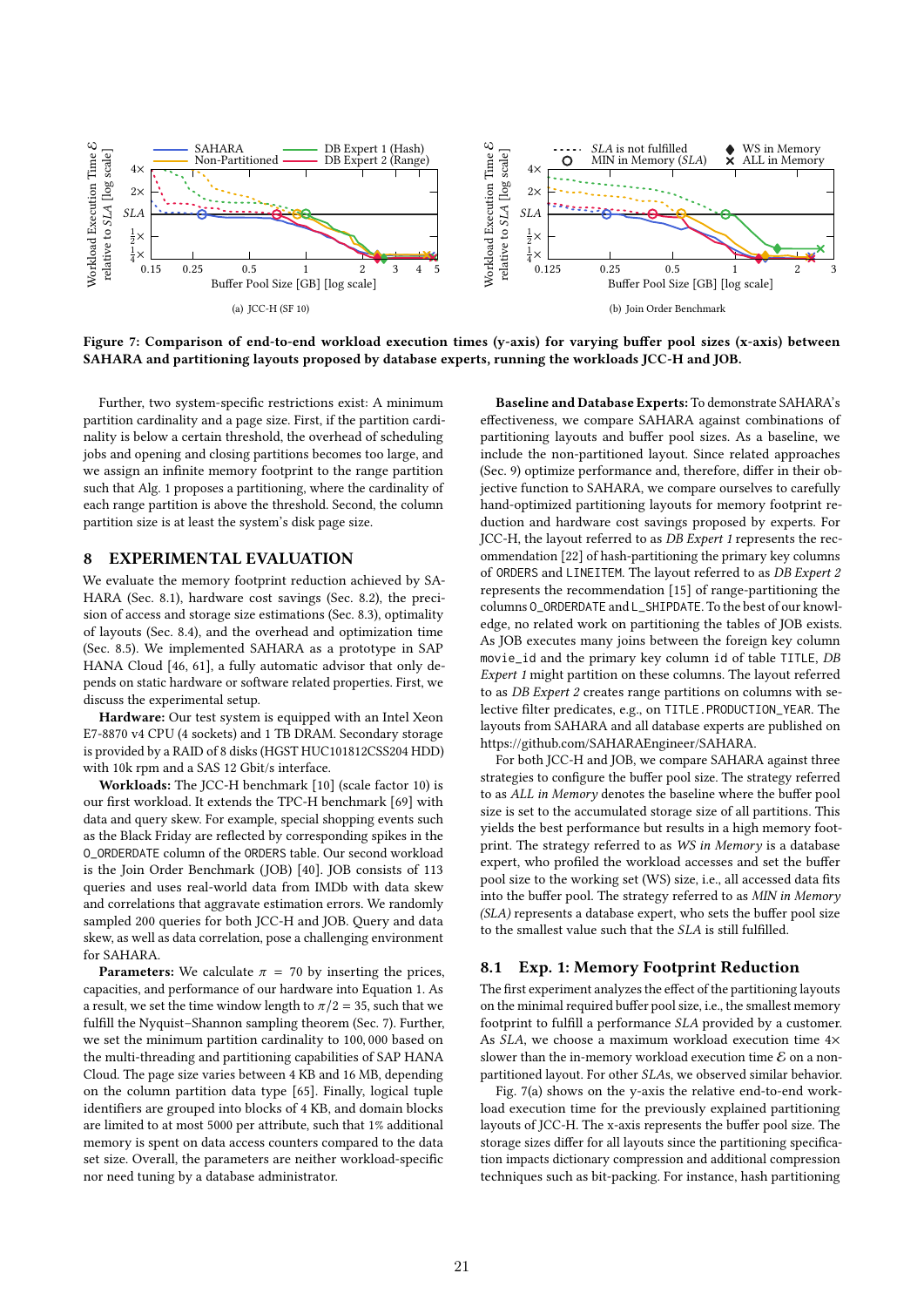

Figure 8: Comparison of hardware memory costs in ¢ on Google Cloud (y-axis) for varying buffer pool sizes (x-axis) between SAHARA and partitioning layouts proposed by database experts, running the workloads JCC-H and JOB.

produces many duplicate dictionary entries. The execution times of all layouts are approximately equal between the storage size (ALL in Memory) and the size of the accessed data (WS in Memory). In this segment, the buffer pool size may be reduced without increasing execution times. Further lowering the buffer pool size starts to increase the execution time. For the non-partitioned layout, the smallest possible buffer pool size, which still fulfills the SLA, is 900 MB. DB Expert 1 needs a buffer pool size of at least 1000 MB because hash-partitioning does not cluster hot and cold data into separate partitions, while DB Expert 2 can decrease the buffer pool size until 700 MB using range partitioning. The layout proposed by SAHARA reduces the buffer pool size to 280 MB while still fulfilling the SLA by separating hot and cold data into disjoint partitions to avoid pollution of the buffer pool with cold data. Thus, SAHARA increases the tenant density by 2.5× compared to layouts proposed by experts. Since SAHARA consistently yields the best performance or comes close to the best performance for all buffer pool sizes, SAHARA reduces the memory footprint for all other possible SLAs.

The measurements for JOB in Fig. 7(b) show similar effects. SAHARA is again able to run the workload with the smallest buffer pool (240 MB) and increases the tenant density by at least 1.7× compared to database experts and the baseline. DB Expert 1 consumes substantially more memory than other partitioning layouts due to many duplicate dictionary entries caused by hash partitioning.

## 8.2 Exp. 2: Hardware Cost Savings

The second experiment analyzes the hardware cost that a DBaaS provider needs to pay for executing the workload. As SAHARA optimizes the memory footprint, we calculate the DRAM and disk costs with a fixed number of CPUs. The task of proposing an appropriate number of CPUs [19, 20] is beyond the scope of the paper. We run the experiment on the introduced on-premise hardware but map the provisioned resource costs to a so called memory-optimized Google Cloud instance, priced at \$2606.10 per TB/month of DRAM and \$80.00 per TB/month for regional standard provisioned disk space (HDD) [26]. While DRAM and disk space are billed per GB on Google Cloud, DBaaS providers can reduce hardware costs internally on a more fine-granular level by placing multiple database instances on the same node. Hence, we consider memory costs  $C_{\text{Google}}$  of a Google Cloud instance per MB/s in ¢.

Fig. 8(a) shows on the y-axis the memory cost  $C_{\text{Google}}$  in ¢ for different partitioning layouts of JCC-H and on the x-axis the buffer pool size. We use the same definition of the SLA as in Experiment 1. The costs of all layouts decrease from the storage size (ALL in Memory) until the first local minimum close to the size of the accessed data (WS in Memory). By lowering the buffer pool size further, the costs start to increase because increasing execution times impact costs more heavily than reduced buffer pool sizes. Below a buffer pool size of ca. 800 MB, costs for SAHARA and both database experts are reduced since hot data is cached in the buffer pool. While the *SLA* for both experts is no longer fulfilled, SAHARA reduces the costs to 0.04¢ with a buffer pool size of 280 MB and fulfills the SLA. For the non-partitioned layout and both experts, the cost-optimal buffer pool size (0.06¢) that fulfills the SLA is 2.4 GB. Thus, SAHARA yields the smallest buffer pool size and memory costs.

The measurements for JOB in Fig. 8(b) show similar behavior. SAHARA achieves a cost-optimal buffer pool size, still fulfilling the  $SLA$ , at only 240 MB (0.15 $\hat{\mathfrak{e}}$ ), while other layouts require a buffer pool size of at least 1000 MB for minimal costs (0.16¢).

# 8.3 Exp. 3: Precision of Estimates

The third experiment evaluates how precisely SAHARA estimates data accesses, storage sizes, and the memory footprint. We generated for JCC-H 67 and for JOB 37 random partitioning layouts with a random partition-driving attribute. We then compared the estimated and actual values at relation, attribute, and column partition level. For JCC-H (JOB), we analyzed 67 (37) estimates at relation, 1030 (310) at attribute, and 5699 (2237) at column partition level.

Data Accesses. Fig. 9(a) shows the ratio of estimated and actual data accesses at relation, attribute, and column partition level for both JCC-H (left side) and JOB (right side). Overestimation is shown on the top, underestimation at the bottom. Since partition pruning impacts the number of data accesses in a rangepartitioned layout and SAHARA proposes a new layout based on the collected statistics, the current layout can impact the precision of the estimates. However, we observe that most estimates are bound by a factor of 4. Therefore, expensive misclassifications of a hot page as being cold and vice versa are prevented. In general, estimates for JCC-H are more accurate than for JOB because JOB is based on the real-world IMDb dataset, whereas the dataset of JCC-H remains synthetic.

Storage Size. Fig. 9(b) shows the ratio of estimated and actual storage size at relation, attribute, and column partition level. We observe that all storage size estimates for JCC-H are bound by a factor of 1.5. For JOB most estimates are bound by a factor of 2. SAHARA tends to underestimate storage sizes because cardinalities in commercial databases tend to be underestimated [40].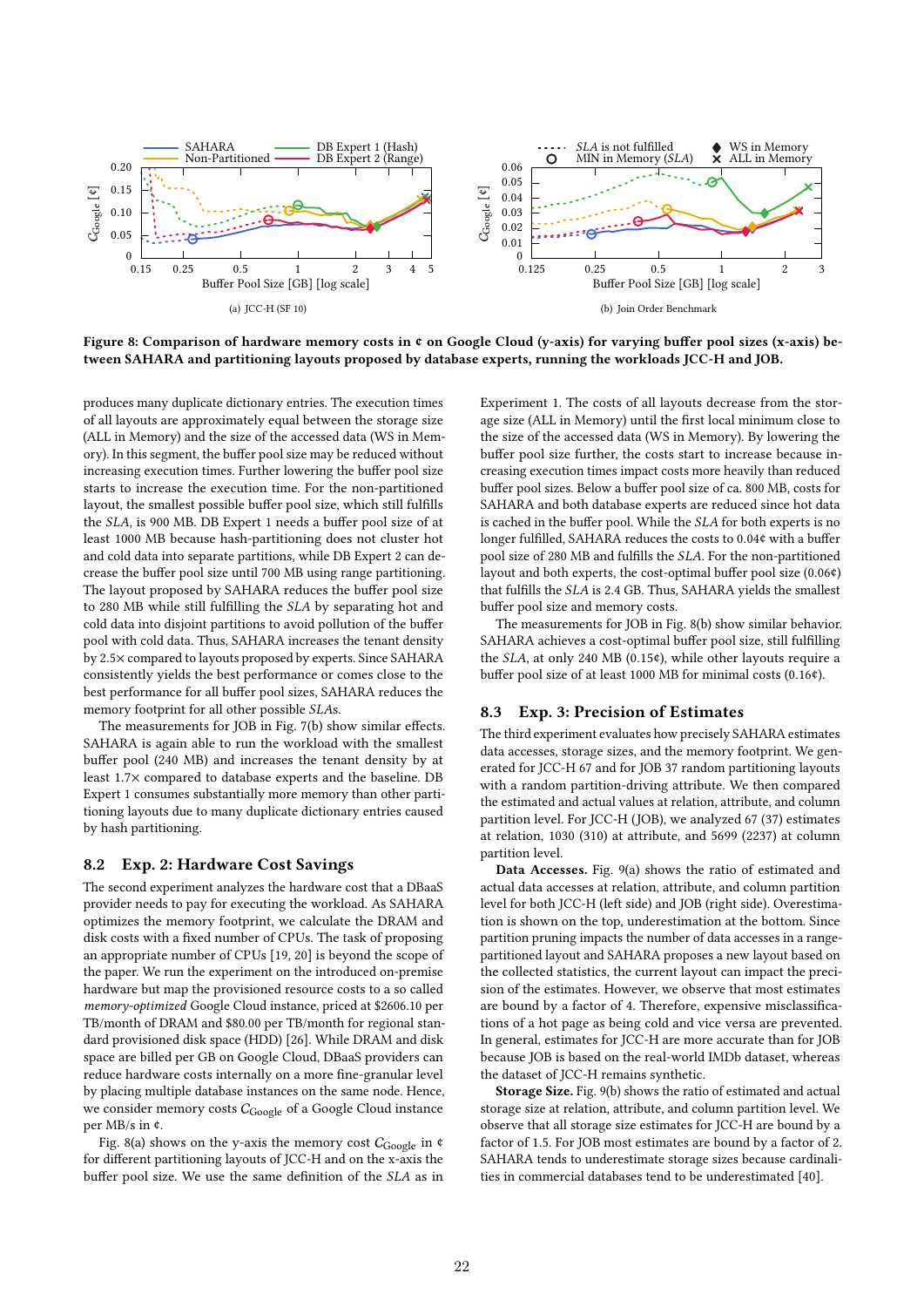

Figure 9: Precision of data access  $\widehat X^{\bf col}/X^{\bf col},$  storage size  $\widehat{||\ldots||}/||\ldots||,$  and memory footprint  $\widehat M/M$  at relation, attribute, and column partition level for random partitioning layouts with random partition-driving attribute.

Memory Footprint. Figure 9(c) shows the ratio of estimated and actual memory footprint at relation, attribute, and column partition level. We observe again that most estimates for JCC-H are bound by a factor of 2, while estimates for JOB are underestimated.

## 8.4 Exp. 4: Optimality

The fourth experiment evaluates the impact of the estimated memory footprint  $\widehat{M}$  on the output of SAHARA. We created partitioning layouts with the lowest estimated memory footprint  $\widehat{M}$  for all possible partition-driving attributes and number of partitions. We then ran the workload and compared the actual memory footprint  $M$  for each layout against SAHARA, the non-partitioned layout, and the layouts proposed by database experts.

Fig. 10 shows on the y-axis the actual memory footprint  $M$  for layouts of six different partition-driving attributes of LINEITEM. The x-axis denotes the number of partitions per layout. We also highlight SAHARA, the non-partitioned layout, and the layouts chosen by database experts. As SAHARA estimates are accurate (Sec. 8.3), the proposed layout with five partitions and L\_SHIP-DATE as partition-driving attribute is close to the optimum with seven partitions. DB Expert 2 chooses the same partition-driving attribute but has a higher memory footprint than SAHARA due to a different partitioning specification. DB Expert 1 picks the wrong partition-driving attribute (L\_ORDERKEY) and has a higher memory footprint than most other layouts. L\_RECEIPTDATE and L\_COMMITDATE as partition-driving attributes also have a low memory footprint due to their correlation with L\_SHIPDATE. We observed similar behavior (not shown) for other tables of JCC-H and JOB.



Figure 10: Comparison between SAHARA and other layouts of **LINEITEM** on the actual memory footprint M.

As SAHARA's choice is close to the optimum, it particularly reduces data accesses and increases the compression ratio. The reason is that an increasing number of partitions would separate hot and cold data better into disjoint partitions by reducing the number of accesses and, therefore, reducing the memory footprint. However, an increasing number of partitions would also increase the storage size in most cases due to dictionary duplicates and, therefore, increases the memory footprint. SAHARA instead balances both.

Using the MaxMinDiff heuristic (Alg. 2) instead of Alg. 1 (DP) increases the memory footprint  $M$  (not shown) not at all or by a tiny margin: For JCC-H, ORDERS (0.6%) and LINEITEM (0.8%); For JOB, AKA\_NAME (0.1%), CAST\_INFO (2.9%), CHAR\_NAME (4.3%), and MOVIE\_INFO (6.5%). MaxMinDiff provides near-optimal partitioning layouts because the memory footprint increases by at most 6.5%.

In sum, SAHARA's partitioning layout is close to the optimum, while other partitioning layouts may fail due to the wrong choice of the partition-driving attribute or range partitioning specification.

## 8.5 Exp. 5: Overhead and Optimization Time

The final experiment evaluates the memory (relative to the data set size) and runtime overhead (relative to the in-memory workload execution time of Experiment 1) for collecting statistics during workload execution, as well as the optimization time of SAHARA, using either Alg. 1 (DP) or Alg. 2 (MaxMinDiff).

The results (Tab. 1) show that SAHARA has a low optimization time and a low memory overhead. The runtime overhead is notable but enables substantial memory footprint and hardware cost savings. To reduce the overhead, statistics may be collected only periodically or sampling is applied. For detailed space and time efficient implementation techniques the reader is referred to [12]. In sum, SAHARA is practical and can be applied in production.

Table 1: Overhead for statistics collection and optimization time for determining the optimal partitioning layout.

| Workload                                | ICC-H           | <b>IOB</b> |
|-----------------------------------------|-----------------|------------|
| Statistics Collection: Memory Overhead  | 0.39%           | 0.28%      |
| Statistics Collection: Runtime Overhead | 14.84%          | 18.74%     |
| Optimization Time: Alg. 1 (DP)          | 3.06sec 1.45sec |            |
| Optimization Time: Alg. 2 (MaxMinDiff)  | 0.02sec 0.01sec |            |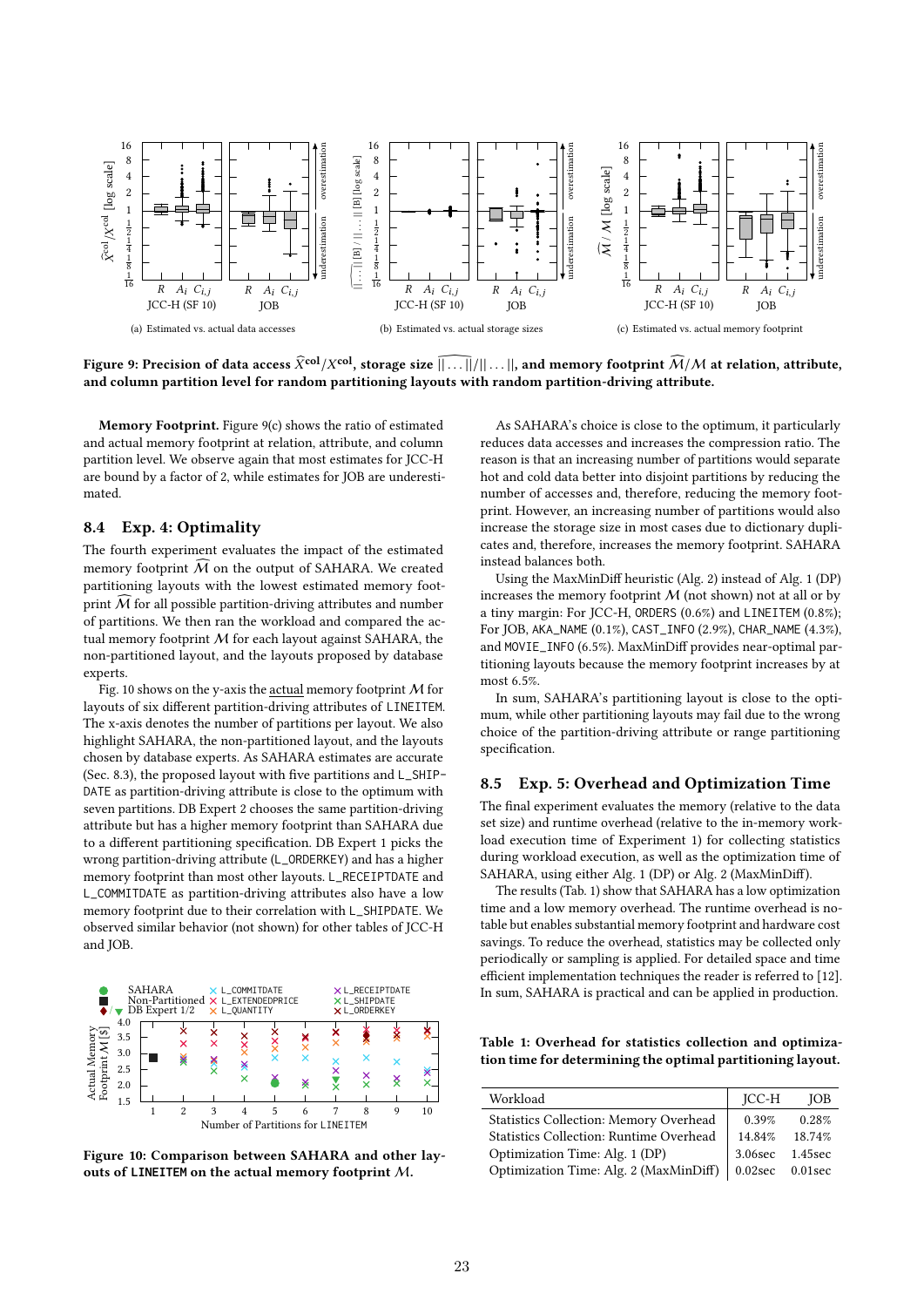# 9 RELATED WORK

Physical Design Advisors. Popular approaches for physical design advice include index advisors [2, 13, 35, 38, 49, 53, 74], storage model advisors [4, 6, 28], table placement advisors [39, 45, 54, 68], and resource advisors for elasticity [19, 20]. We limit the discussion to table partitioning advisors, which are orthogonal to the approaches mentioned above. Data skipping techniques [67] work on a more fine-granular level and can be applied within table partitions. Similarly, Qd-tree [72] analyzes filter predicates and groups rows into pages to minimize I/O cost by routing the queries to the blocks that need to be accessed.

The main difference between state-of-the-art table partitioning advisors and SAHARA is the objective function. While all other advisors focus on maximizing performance, the objective function of SAHARA is memory footprint reduction.

Besides SAHARA, Casper [7] is the only table partitioning advisor specifically built for column stores. All other partitioning advisors are mainly designed for row stores. In Casper, the partition-driving attribute has to be provided by the DBA, and only selections are considered. SAHARA instead recommends a partition-driving attribute, estimates data access correlations between passive and partition-driving attributes, and handles all operators.

Schism [17], Clay [63], Horticulture [56], Mesa [50], Hilprecht et al. [31], Strife [58], and Chiller [73] are table partitioning advisors for distributed DBMS and designed for row stores. In particular, they aim to minimize cross-partition transactions by distributing hot accesses evenly across all server nodes. In contrast, the hot and cold partitions proposed by SAHARA intentionally lead to unbalanced access patterns.

Table partitioning advisors in IBM DB2 [34, 59, 74] and Microsoft SQL Server [2, 3, 47] support column stores only partially. For example, IBM DB2 does not support range partitioning for column store tables [33]. Both commercial tools minimize estimated query costs, i.e., query response time, using the optimizer's what-if API. Apart from a different objective function, SAHARA generates partitioning proposals based on actual data accesses and lower optimization time.

Classification of Hot and Cold Data. Disk-based DBMS employ buffer pools with fixed page sizes to manage data larger than main memory [30]. Replacement policies [23, 55] have been proposed to minimize the number of I/O operations, while the buffer pool size has to be provided by the DBA. Related work [29, 42] showed that a buffer pool induces significant computation and memory overhead when all data fits in memory. To avoid this overhead, in-memory DBMS were initially designed without a buffer pool [9, 36, 66]. However, recent work [41, 51, 65] showed how modern buffer pool designs still achieve in-memory speed. Nevertheless, DRAM remains an expensive resource. Therefore, related work [5, 8, 21, 24, 25, 32, 42, 70] focuses on identifying hot and cold data, intending to move cold data to secondary storage or compressing cold data with a higher compression ratio.

The main difference between related work and SAHARA is their hot and cold classification. While related work requires the DBA to specify a memory budget, SAHARA uses the five-minuterule to classify data as hot and cold without additional tuning knobs, based only on the hardware and the workload.

Furthermore, the systems differ in the way hot and cold data is identified. Project Siberia [5, 24, 42] and X-Engine [32] leverage access frequencies at row, respectively, at extent granularity, to determine temperatures. Project Siberia collects log samples to

estimate the access frequency, while SAHARA counts block-wise and collects actual accesses of the workload. Anti-Caching [21] and LeanStore [41, 51] utilize replacement policies instead of access counters to identify cold data. Unlike both approaches, SAHARA's goal is to propose a range partitioning that separates hot and cold data that necessitates fine-granular access statistics, e.g., on the domain. Also, access frequencies need to be calculated for the cost model. HyPer [25] uses flags of the CPU's MMU for each virtual memory page to identify cold pages for compression. In contrast to our work, they lack a formal definition of the temperature. Hyrise [8] and Mosaic [70] determine hot and cold columns based on a representative workload sample. Since data access patterns are already heavily distorted within a column due to events like Black Friday [10, 23, 32], SAHARA classifies hot and cold data at a more fine-granular level and proposes a range partitioning.

MAT [52] collects memory accesses on processors for only analyzing table partitionings and buffer pool sizes. SAHARA instead collects data accesses inside the database and proposes instead analyzing a table partitioning and a buffer pool size.

Cost Models. Query optimizers utilize cost models [40, 48, 62] to minimize query response time. Lomet [44] proposes a cost model for a cost/performance analysis by assigning every operation, either main memory or secondary storage operation costs. SAHARA's cost model instead assigns the memory footprint to a column partition and still fulfills performance SLAs. This allows SAHARA to build an optimal table partitioning recursively.

Histograms. The heuristic MaxMinDiff was inspired by histogram construction. While traditional histograms [37, 57] group values based on a one-dimensional domain, e.g., access frequency, MaxMinDiff considers the distribution of accesses over time.

# 10 CONCLUSION AND FUTURE WORK

We presented the first table partitioning advisor that optimizes the table partitioning on the memory footprint while still fulfilling performance SLAs. The proposed range partitioning is based on hot- and cold-classified value ranges, such that pages of hot-classified partitions contain mainly hot data while pages of cold-classified partitions group cold data. This allows to reduce the buffer pool size substantially to keep only pages with a high density of hot data in DRAM but still adhering to all performance SLAs. Furthermore, SAHARA's partitioning proposal is based on actual data access statistics. Therefore, SAHARA does not rely on the optimizer's what-if API and is not sensitive to any skew in the distribution of data accesses. In addition, SAHARA collects data accesses from all operators during statistics collection and, therefore, can be used for any workload. Further, SAHARA considers dictionary compression and partition pruning. Both are excellent further opportunities to reduce the memory footprint of databases and are employed in many column stores. Finally, we integrated SAHARA into a prototype of a commercial cloud database and showed that SAHARA reduces the memory footprint (e.g., the buffer pool size) and memory costs by 2.5× compared to database experts while still adhering to all SLAs. Therefore, SAHARA is practical for popular free and mature commercial systems.

In future, we plan to predict the future workload based on an observed workload to decide if proactive re-partitioning is beneficial. This is the case, for example, if the re-partitioning costs are amortized by a better fit of the table layout to the future workload.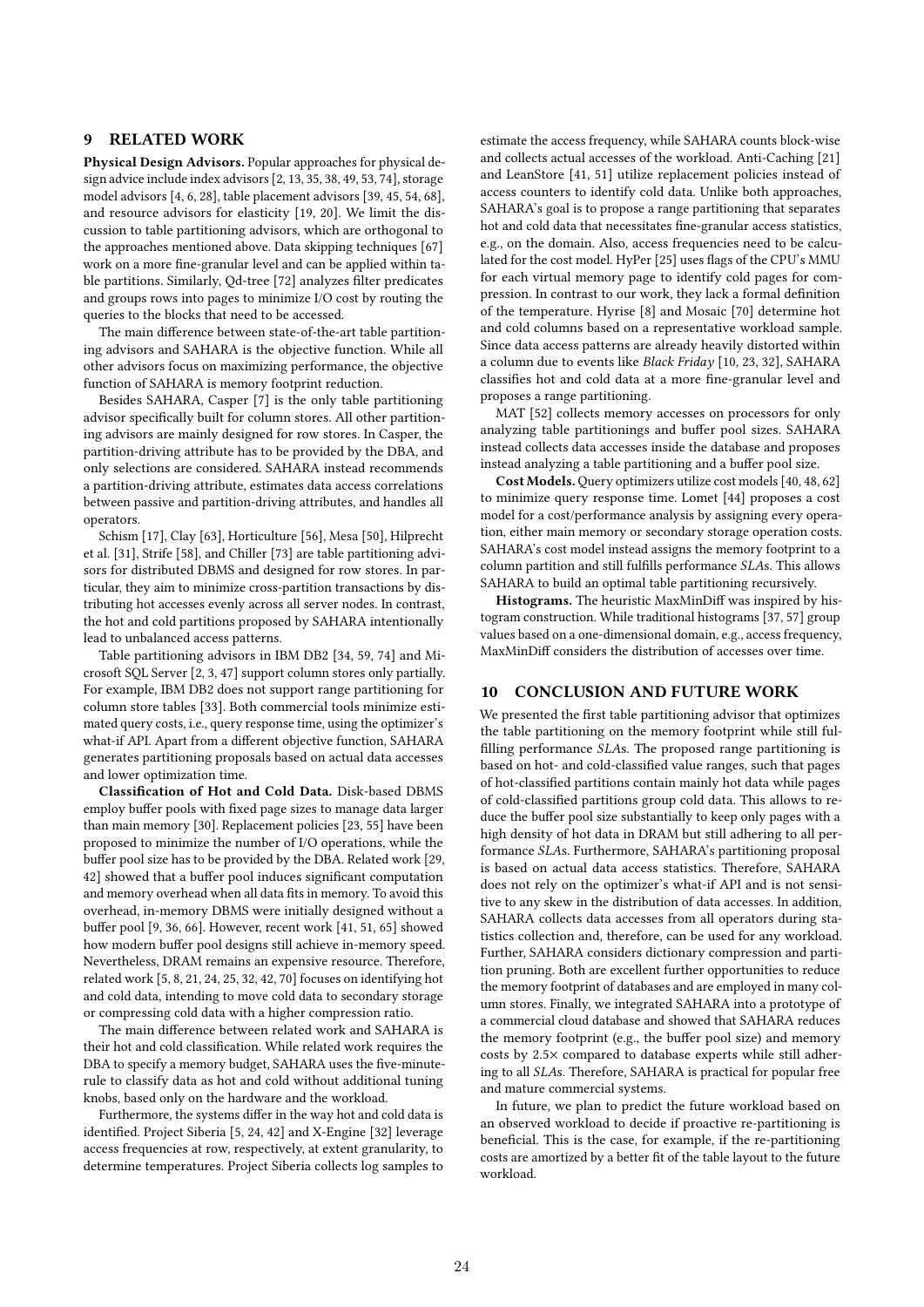#### **REFERENCES**

- [1] Daniel Abadi, Peter A. Boncz, Stavros Harizopoulos, Stratos Idreos, and Samuel Madden. 2013. The Design and Implementation of Modern Column-Oriented Database Systems. Foundations and Trends in Databases 5, 3 (2013), 197–280.
- [2] Sanjay Agrawal, Surajit Chaudhuri, Lubor Kollar, Arun Marathe, Vivek Narasayya, and Manoj Syamala. 2004. Database Tuning Advisor for Microsoft SQL Server 2005. PVLDB (2004), 1110–1121.
- [3] Sanjay Agrawal, Vivek Narasayya, and Beverly Yang. 2004. Integrating Vertical and Horizontal Partitioning into Automated Physical Database Design. In SIGMOD '04. ACM, 359–370.
- [4] Ioannis Alagiannis, Stratos Idreos, and Anastasia Ailamaki. 2014. H2O: A Hands-free Adaptive Store. In SIGMOD '14. ACM, 1103–1114.
- Karolina Alexiou, Donald Kossmann, and Per-Åke Larson. 2013. Adaptive Range Filters for Cold Data: Avoiding Trips to Siberia. PVLDB 6, 14 (2013), 1714–1725.
- [6] Joy Arulraj, Andrew Pavlo, and Prashanth Menon. 2016. Bridging the Archipelago between Row-Stores and Column-Stores for Hybrid Workloads. In SIGMOD '16. ACM, 583–598.
- [7] Manos Athanassoulis, Kenneth S. Bøgh, and Stratos Idreos. 2019. Optimal Column Layout for Hybrid Workloads. PVLDB 12, 13 (2019), 2393–2407.
- [8] Martin Boissier, Rainer Schlosser, and Matthias Uflacker. 2018. Hybrid data layouts for tiered HTAP databases with pareto-optimal data placements. In ICDE '18. IEEE, 209–220.
- [9] Peter A. Boncz. 2002. Monet: A Next-Generation DBMS Kernel For Query-Intensive Applications. Ph.D. Dissertation. Universiteit van Amsterdam, Amsterdam, The Netherlands.
- [10] Peter A. Boncz, Angelos-Christos Anatiotis, and Steffen Kläbe. 2017. JCC-H: Adding Join Crossing Correlations with Skew to TPC-H. In TPCTC 2017. Springer International Publishing, 103–119.
- [11] Peter A. Boncz, Thomas Neumann, and Orri Erling. 2014. TPC-H Analyzed: Hidden Messages and Lessons Learned from an Influential Benchmark. In Performance Characterization and Benchmarking. Springer International Publishing, Cham, Switzerland, 61–76.
- [12] Michael Brendle, Nick Weber, Mahammad Valiyev, Norman May, Robert Schulze, Alexander Böhm, Guido Moerkotte, and Michael Grossniklaus. 2021. Precise, Compact, and Fast Data Access Counters for Automated Physical Database Design. In BTW 2021. GI.
- [13] Nicolas Bruno and Surajit Chaudhuri. 2007. An online approach to physical design tuning. In ICDE '07. IEEE, 826–835.
- [14] Mengchu Cai, Martin Grund, Anurag Gupta, Fabian Nagel, Ippokratis Pandis, Yannis Papakonstantinou, and Michalis Petropoulos. 2018. Integrated Querying of SQL database data and S3 data in Amazon Redshift. IEEE Data Eng. Bull. 41, 2 (2018), 82–90.
- [15] Cisco Systems, Inc. 2019. TPC-H Full Disclosure Report: Microsoft SQL Server 2019. http://tpc.org/results/fdr/tpch/cisco~tpch~30000~cisco\_ucs\_c480\_m5\_ server~fdr~2019-11-01~v04.pdf.
- [16] Graham Cormode, Minos Garofalakis, Peter J. Haas, and Chris Jermaine. 2011. Synopses for Massive Data. Foundations and Trends in Databases 4, 1–3 (2011),  $1 - 294$
- [17] Carlo Curino, Evan Jones, Yang Zhang, and Sam Madden. 2010. Schism: A Workload-driven Approach to Database Replication and Partitioning. PVLDB 3, 1-2 (2010), 48–57.
- [18] Benoît Dageville, Thierry Cruanes, Marcin Zukowski, Vadim Antonov, Artin Avanes, Jon Bock, Jonathan Claybaugh, Daniel Engovatov, Martin Hentschel, Jiansheng Huang, Allison W. Lee, Ashish Motivala, Abdul Q. Munir, Steven Pelley, Peter Povinec, Greg Rahn, Spyridon Triantafyllis, and Philipp Unterbrunner. 2016. The Snowflake Elastic Data Warehouse. In SIGMOD '16. ACM, 215–226.
- [19] Sudipto Das, Divyakant Agrawal, and Amr El Abbadi. 2013. ElasTraS: An Elastic, Scalable, and Self-Managing Transactional Database for the Cloud. ACM Trans. Database Syst. 38, 1, Article 5 (2013), 45 pages.
- [20] Sudipto Das, Shoji Nishimura, Divyakant Agrawal, and Amr El Abbadi. 2011. Albatross: Lightweight Elasticity in Shared Storage Databases for the Cloud Using Live Data Migration. PVLDB 4, 8 (2011), 494–505.
- [21] Justin DeBrabant, Andrew Pavlo, Stephen Tu, Michael Stonebraker, and Stan Zdonik. 2013. Anti-caching: A New Approach to Database Management System Architecture. PVLDB 6, 14 (2013), 1942–1953.
- [22] Dell Inc. 2021. TPC-H Full Disclosure Report: Exasol 7.1. http://tpc.org/results/ fdr/tpch/dell~tpch~30000~dell\_poweredge\_r6525~fdr~2021-05-26~v02.pdf.
- [23] Peter J. Denning. 1968. The Working Set Model for Program Behavior. Commun. ACM 11, 5 (1968), 323–333. [24] Ahmed Eldawy, Justin Levandoski, and Per-Åke Larson. 2014. Trekking
- Through Siberia: Managing Cold Data in a Memory-optimized Database. PVLDB 7, 11 (2014), 931–942.
- [25] Florian Funke, Alfons Kemper, and Thomas Neumann. 2012. Compacting Transactional Data in Hybrid OLTP & OLAP Databases. PVLDB 5, 11 (2012), 1424–1435.
- [26] Google. 2021. Google Cloud Pricing. https://cloud.google.com/compute/allpricing. Last accessed on 2021-08-31.
- [27]  $\hat{J}$ im Gray and Franco Putzolu. 1987. The 5 Minute Rule for Trading Memory for Disc Accesses and the 10 Byte Rule for Trading Memory for CPU Time. In SIGMOD '87. ACM, 395–398.
- [28] Richard A. Hankins and Jignesh M. Patel. 2003. Data Morphing: An Adaptive, Cache-Conscious Storage Technique. PVLDB (2003), 417–428.
- [29] Stavros Harizopoulos, Daniel J. Abadi, Samuel Madden, and Michael Stonebraker. 2008. OLTP through the Looking Glass, and What We Found There. In SIGMOD '08. ACM, 981–992.
- [30] J. M. Hellerstein, M. Stonebraker, and J. Hamilton. 2007. Architecture of a Database System. Now Publishers Inc.
- [31] Benjamin Hilprecht, Carsten Binnig, and Uwe Röhm. 2020. Learning a Partitioning Advisor for Cloud Databases. In SIGMOD '20. ACM, 143–157.
- [32] Gui Huang, Xuntao Cheng, Jianying Wang, Yujie Wang, Dengcheng He, Tieying Zhang, Feifei Li, Sheng Wang, Wei Cao, and Qiang Li. 2019. X-Engine: An Optimized Storage Engine for Large-scale E-commerce Transaction Processing. In SIGMOD '19. ACM, 651-665.<br>[33] IBM. 2021. IBM DB2:
- IBM DB2: Restrictions, Limitations, and Unsupported Database Configurations for Column-Organized Tables. https://www.ibm.com/docs/en/db2/11.5?topic=to-restrictions-limitationsunsupported-database-configurations-column-organized-tables. Last accessed on 2021-08-31.
- [34] IBM. 2021. IBM DB2: The Design Advisor. https://www.ibm.com/docs/en/ db2/11.5?topic=strategy-design-advisor. Last accessed on 2021-08-31.
- [35] Stratos Idreos, Martin L Kersten, and Stefan Manegold. 2007. Database Cracking. In CIDR '07. 68–78.
- [36] Alfons Kemper and Thomas Neumann. 2011. HyPer: A Hybrid OLTP&OLAP Main Memory Database System Based on Virtual Memory Snapshots. In ICDE '11. IEEE, 195–206.
- Robert Philip Kooi. 1980. The Optimization of Queries in Relational Databases. Ph.D. Dissertation. Case Western Reserve University, Cleveland, OH, USA.
- [38] Jan Kossmann, Stefan Halfpap, Marcel Jankrift, and Rainer Schlosser. 2020. Magic mirror in my hand, which is the best in the land? An Experimental Evaluation of Index Selection Algorithms. PVLDB 13, 11 (2020), 2382–2395.
- [39] K. Ashwin Kumar, Abdul Quamar, Amol Deshpande, and Samir Khuller. 2014. SWORD: Workload-Aware Data Placement and Replica Selection for Cloud Data Management Systems. The VLDB Journal 23, 6 (2014), 845–870.
- [40] Viktor Leis, Andrey Gubichev, Atanas Mirchev, Peter A. Boncz, Alfons Kemper, and Thomas Neumann. 2015. How Good Are Query Optimizers, Really? PVLDB 9, 3 (2015), 204–215.
- [41] Viktor Leis, Michael Haubenschild, Alfons Kemper, and Thomas Neumann. 2018. LeanStore: In-Memory Data Management beyond Main Memory. In ICDE '18. IEEE, 185–196.
- [42] Justin J Levandoski, Per-Åke Larson, and Radu Stoica. 2013. Identifying hot and cold data in main-memory databases. In ICDE '13. IEEE, 26–37.
- [43] Sam S Lightstone, Toby J Teorey, and Tom Nadeau. 2010. Physical Database Design. Morgan Kaufmann Publishers Inc. [44] David Lomet. 2018. Cost/Performance in Modern Data Stores: How Data
- Caching Systems Succeed. In DaMoN '18. ACM, 9:1–9:10.
- [45] Ryan Marcus, Olga Papaemmanouil, Sofiya Semenova, and Solomon Garber. 2018. NashDB: An End-to-End Economic Method for Elastic Database Fragmentation, Replication, and Provisioning. In SIGMOD '18. ACM, 1253–1267.
- [46] Norman May, Alexander Boehm, and Wolfgang Lehner. 2017. SAP HANA -The Evolution of an In-Memory DBMS from Pure OLAP Processing Towards Mixed Workloads. In BTW 2017. GI, 545–546.
- [47] Microsoft. 2021. MS SQL Server: Database Engine Tuning Advisor. https://docs.microsoft.com/en-gb/sql/relational-databases/performance/ database-engine-tuning-advisor?view=sql-server-ver15. Last accessed on 2021-08-31.
- [48] Guido Moerkotte. 2020. Building Query Compilers. http://pi3.informatik.unimannheim.de/~moer/querycompiler.pdf, Mannheim, Germany. Last accessed on 2021-08-31.
- [49] Vikram Nathan, Jialin Ding, Mohammad Alizadeh, and Tim Kraska. 2020. Learning Multi-Dimensional Indexes. In Proceedings of the 2020 ACM SIGMOD International Conference on Management of Data (SIGMOD '20). Association for Computing Machinery, New York, NY, USA, 985–1000.
- [50] Rimma Nehme and Nicolas Bruno. 2011. Automated Partitioning Design in Parallel Database Systems. In SIGMOD '11. ACM, 1137–1148.
- [51] Thomas Neumann and Michael Freitag. 2020. Umbra: A Disk-Based System with In-Memory Performance. CIDR '20, Article 29 (2020), 7 pages.
- [52] Stefan Noll, Jens Teubner, Norman May, and Alexander Böhm. 2020. Analyzing Memory Accesses with Modern Processors. In DaMoN '20. ACM, Article 1, 9 pages.
- Matthaios Olma, Manos Karpathiotakis, Ioannis Alagiannis, Manos Athanassoulis, and Anastasia Ailamaki. 2020. Adaptive partitioning and indexing for in situ query processing. The VLDB Journal 29, 1 (2020), 569–591.
- [54] Oguzhan Ozmen, Kenneth Salem, Jiri Schindler, and Steve Daniel. 2010. Workload-aware Storage Layout for Database Systems. In SIGMOD '10. ACM, 939–950.
- [55] Elizabeth J. O'Neil, Patrick E. O'Neil, and Gerhard Weikum. 1993. The LRU-K Page Replacement Algorithm for Database Disk Buffering. In SIGMOD '93. ACM, 297–306.
- [56] Andrew Pavlo, Carlo Curino, and Stanley Zdonik. 2012. Skew-Aware Automatic Database Partitioning in Shared-Nothing, Parallel OLTP Systems. In SIGMOD '12. ACM, 61–72.
- Viswanath Poosala, Peter J. Haas, Yannis E. Ioannidis, and Eugene J. Shekita. 1996. Improved Histograms for Selectivity Estimation of Range Predicates. In SIGMOD '96. ACM, 294–305.
- [58] Guna Prasaad, Alvin Cheung, and Dan Suciu. 2020. Handling Highly Contended OLTP Workloads Using Fast Dynamic Partitioning. In SIGMOD '20. Association for Computing Machinery, New York, NY, USA, 527–542.